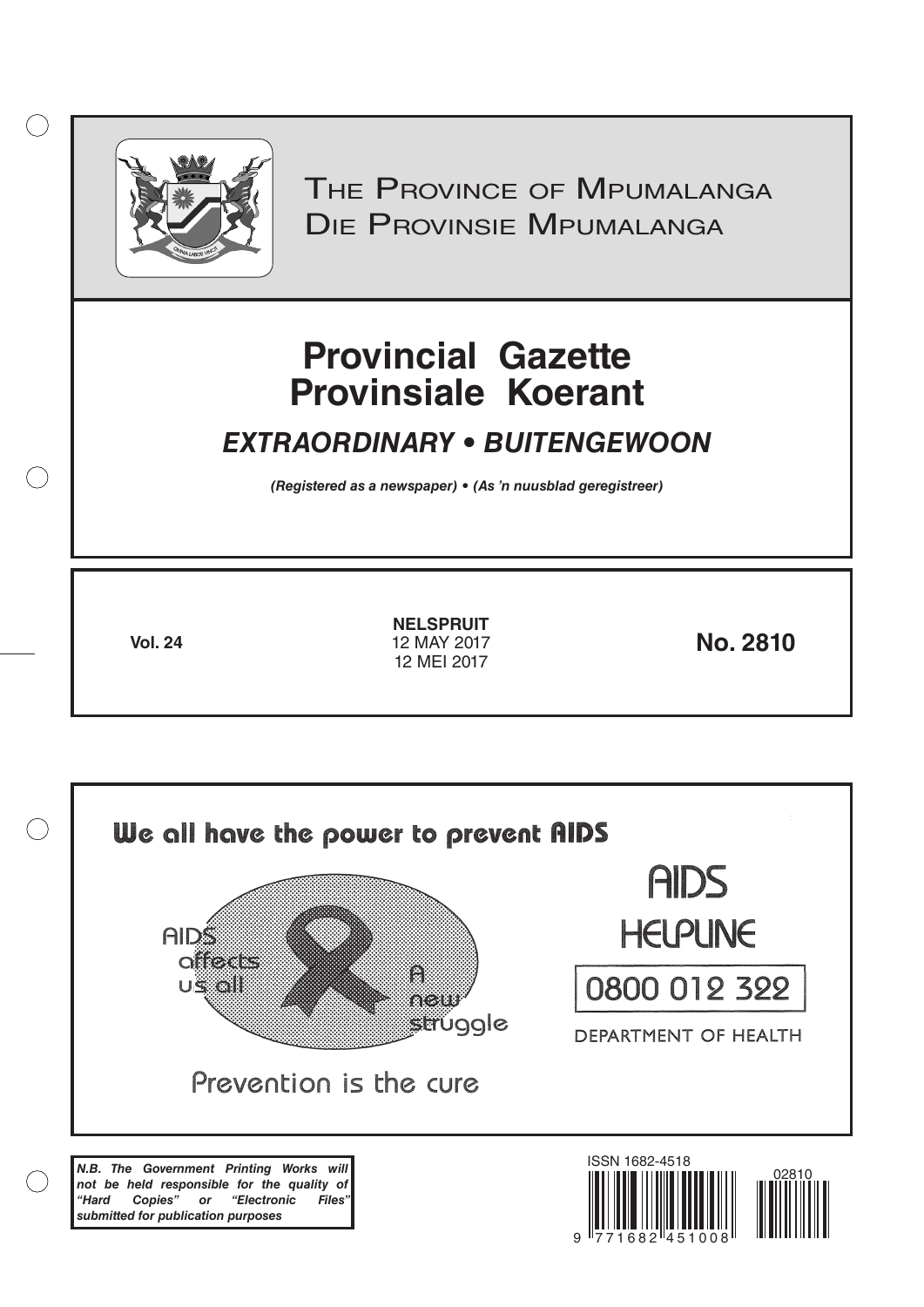## **IMPORTANT NOTICE:**

**The GovernmenT PrinTinG Works Will noT be held resPonsible for any errors ThaT miGhT occur due To The submission of incomPleTe / incorrecT / illeGible coPy.**

**no fuTure queries Will be handled in connecTion WiTh The above.**

## **CONTENTS**

*No No*

# *Page*

#### **GENERAL NOTICE**

| 47 | Mpumalanga Liquor Licensing Act, 2006 (Act No. 5 of 2006) : Notice of applications for liquor licences in terms of section 35 10 |  |
|----|----------------------------------------------------------------------------------------------------------------------------------|--|
|    |                                                                                                                                  |  |
|    |                                                                                                                                  |  |
|    |                                                                                                                                  |  |
| 48 | Mpumalanga Liquor Licensing Act, 2006 (Act No. 5 of 2006) : Notice of applications for transfer of liquor licences in terms of   |  |
|    |                                                                                                                                  |  |
|    |                                                                                                                                  |  |
|    |                                                                                                                                  |  |
|    |                                                                                                                                  |  |

# **LIST OF TARIFF RATES** FOR PUBLICATION OF LIQUOR NOTICES

**COMMENCEMENT: 1 APRIL 2016**

| <b>Pricing for Fixed Price Notices</b>                     |                      |  |  |  |
|------------------------------------------------------------|----------------------|--|--|--|
| <b>Notice Type</b>                                         | <b>New Price (R)</b> |  |  |  |
| Application for Liquor Licence - National                  | 150.00               |  |  |  |
| Application for Transfer of Liquor License - National      | 150.00               |  |  |  |
| Application for Liquor Licence - Gauteng                   | 150.00               |  |  |  |
| Application for Liquor Licence - Mpumalanga                | 150.00               |  |  |  |
| Application for Transfer of Liquor License - Mpumalanga    | 150.00               |  |  |  |
| Application for Liquor Licence - Northern Cape             | 150.00               |  |  |  |
| Application for Transfer of Liquor License - Northern Cape | 150.00               |  |  |  |

This gazette is also available free online at **www.gpwonline.co.za**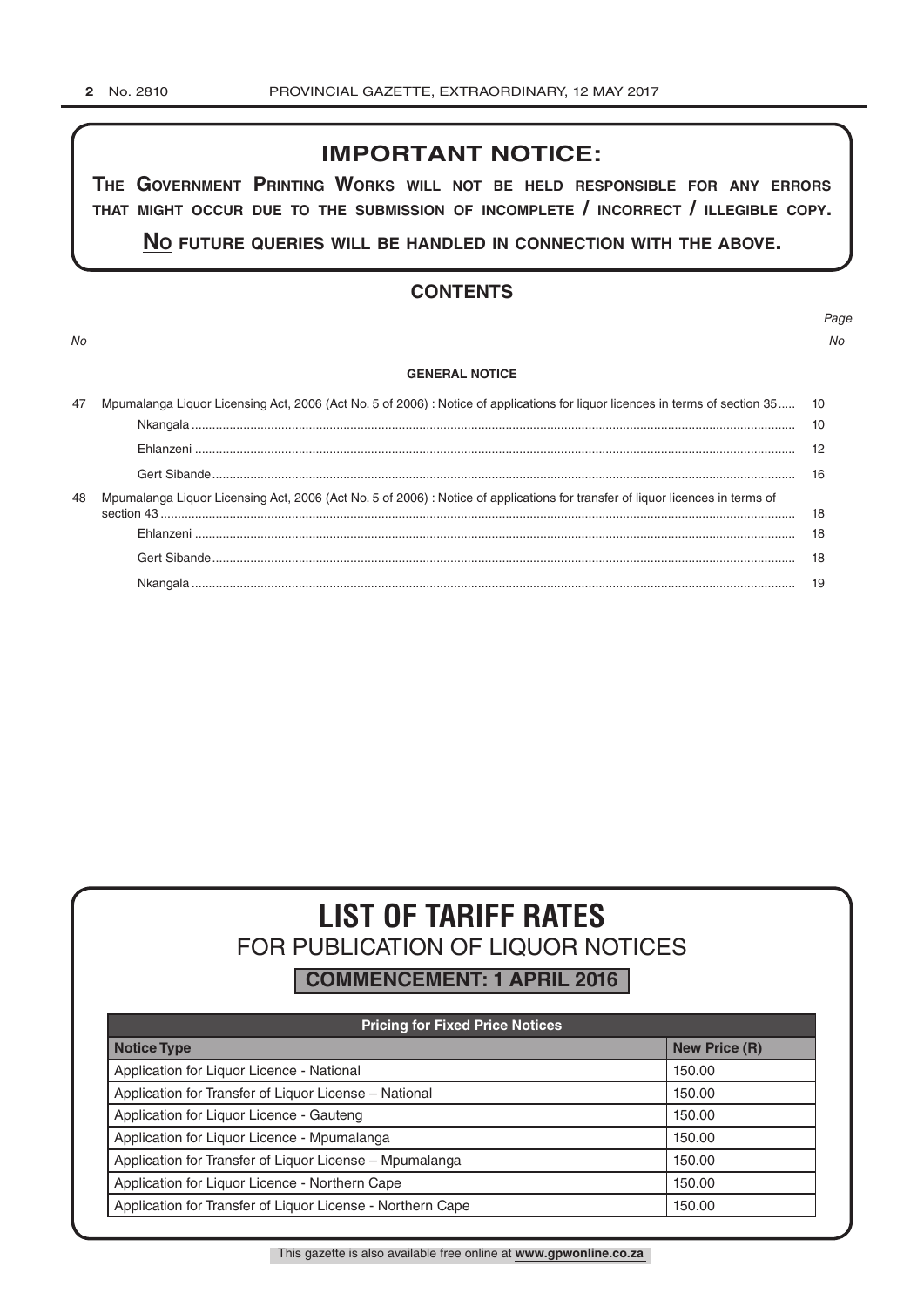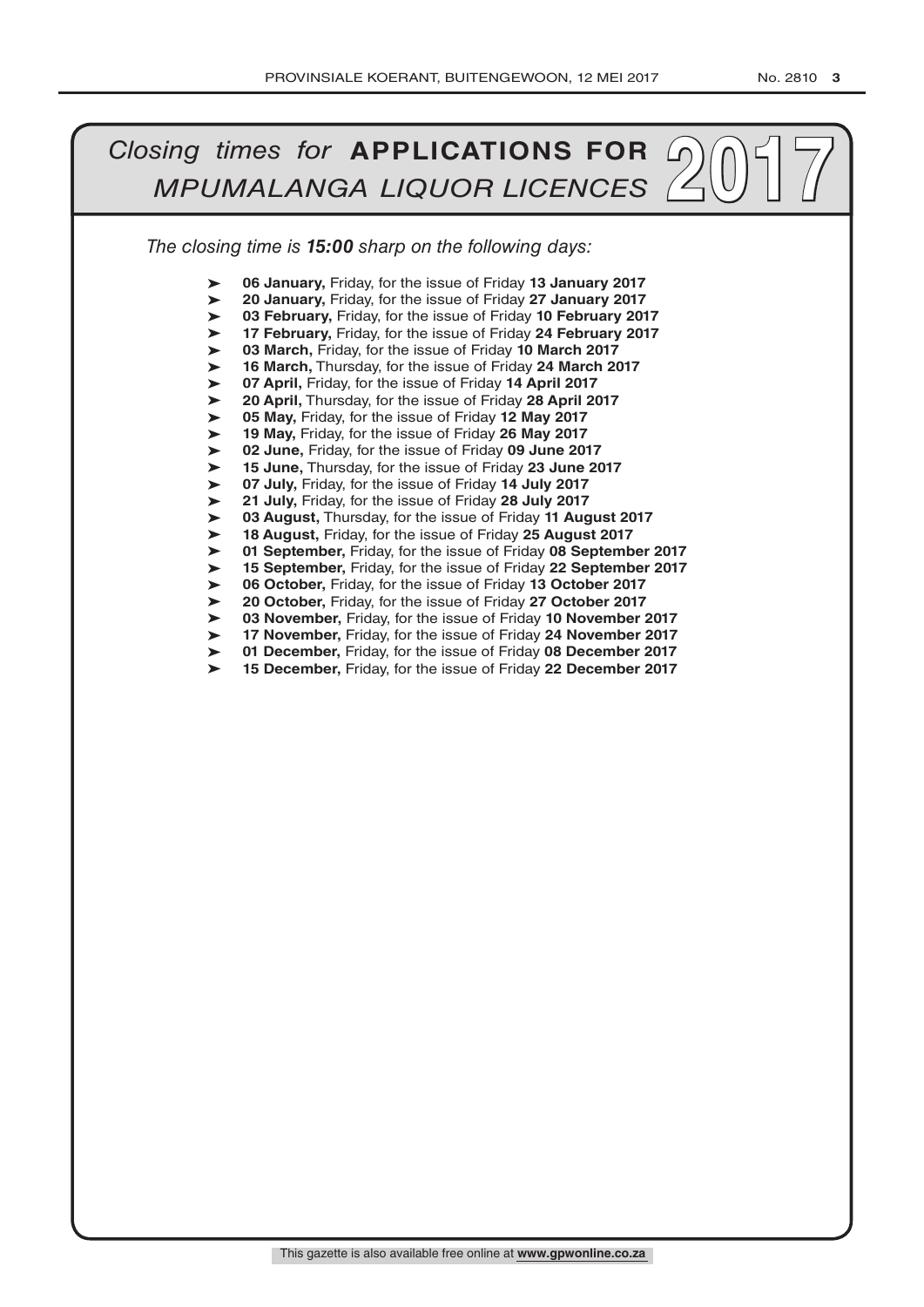The **Government Printing Works** (**GPW**) has established rules for submitting notices in line with its electronic notice processing system, which requires the use of electronic *Adobe* Forms. Please ensure that you adhere to these guidelines when completing and submitting your notice submission.

## **Closing Times for ACCepTAnCe of noTiCes**

- 1. The *Government Gazette* and *Government Tender Bulletin* are weekly publications that are published on Fridays and the closing time for the acceptance of notices is strictly applied according to the scheduled time for each gazette.
- 2. Please refer to the Submission Notice Deadline schedule in the table below. This schedule is also published online on the Government Printing works website www.gpwonline.co.za

All re-submissions will be subject to the standard cut-off times. **All notices received after the closing time will be rejected**.

| <b>Government Gazette Type</b>                          | <b>Publication</b><br><b>Frequency</b> | <b>Publication Date</b>                              | <b>Submission Deadline</b>                              | <b>Cancellations Deadline</b>                   |
|---------------------------------------------------------|----------------------------------------|------------------------------------------------------|---------------------------------------------------------|-------------------------------------------------|
| <b>National Gazette</b>                                 | Weekly                                 | Friday                                               | Friday 15h00 for next Friday                            | Tuesday, 12h00 - 3 days<br>prior to publication |
| <b>Regulation Gazette</b>                               | Weekly                                 | Friday                                               | Friday 15h00, to be published<br>the following Friday   | Tuesday, 12h00 - 3 days<br>prior to publication |
| <b>Petrol Price Gazette</b>                             | As required                            | First Wednesday of<br>the month                      | One week before publication                             | 3 days prior to<br>publication                  |
| <b>Road Carrier Permits</b>                             | Weekly                                 | Friday                                               | Thursday 15h00, to be<br>published the following Friday | 3 days prior to<br>publication                  |
| <b>Unclaimed Monies (justice,</b><br>labour or lawyers) | January / As<br>required<br>2 per year | Any                                                  | 15 January / As required                                | 3 days prior to<br>publication                  |
| Parliament (acts, white paper,<br>green paper)          | As required                            | Any                                                  |                                                         | 3 days prior to<br>publication                  |
| <b>Manuals</b>                                          | As required                            | Any                                                  | <b>None</b>                                             | <b>None</b>                                     |
| <b>State of Budget</b><br>(National Treasury)           | <b>Monthly</b>                         | Any                                                  | 7 days prior to publication                             | 3 days prior to<br>publication                  |
| Legal Gazettes A, B and C                               | Weekly                                 | Friday                                               | One week before publication                             | Tuesday, 12h00 - 3 days<br>prior to publication |
| <b>Tender Bulletin</b>                                  | Weekly                                 | Friday                                               | Friday 15h00 for next Friday                            | Tuesday, 12h00 - 3 days<br>prior to publication |
| Gauteng                                                 | Weekly                                 | Wednesday                                            | Two weeks before publication                            | 3 days after submission<br>deadline             |
| <b>Eastern Cape</b>                                     | Weekly                                 | Monday                                               | One week before publication                             | 3 days prior to<br>publication                  |
| <b>Northern Cape</b>                                    | Weekly                                 | Monday                                               | One week before publication                             | 3 days prior to<br>publication                  |
| <b>North West</b>                                       | Weekly                                 | Tuesday                                              | One week before publication                             | 3 days prior to<br>publication                  |
| KwaZulu-Natal                                           | Weekly                                 | Thursday                                             | One week before publication                             | 3 days prior to<br>publication                  |
| Limpopo                                                 | Weekly                                 | Friday                                               | One week before publication                             | 3 days prior to<br>publication                  |
| Mpumalanga                                              | Weekly                                 | Friday                                               | One week before publication                             | 3 days prior to<br>publication                  |
| <b>Gauteng Liquor License</b><br>Gazette                | Monthly                                | Wednesday before<br>the First Friday of the<br>month | Two weeks before publication                            | 3 days after submission<br>deadline             |
| Northern Cape Liquor License<br>Gazette                 | Monthly                                | First Friday of the<br>month                         | Two weeks before publication                            | 3 days after submission<br>deadline             |
| National Liquor License Gazette                         | Monthly                                | First Friday of the<br>month                         | Two weeks before publication                            | 3 days after submission<br>deadline             |
| Mpumalanga Liquor License<br>Gazette                    | 2 per month                            | Second & Fourth<br>Friday                            | One week before                                         | 3 days prior to<br>publication                  |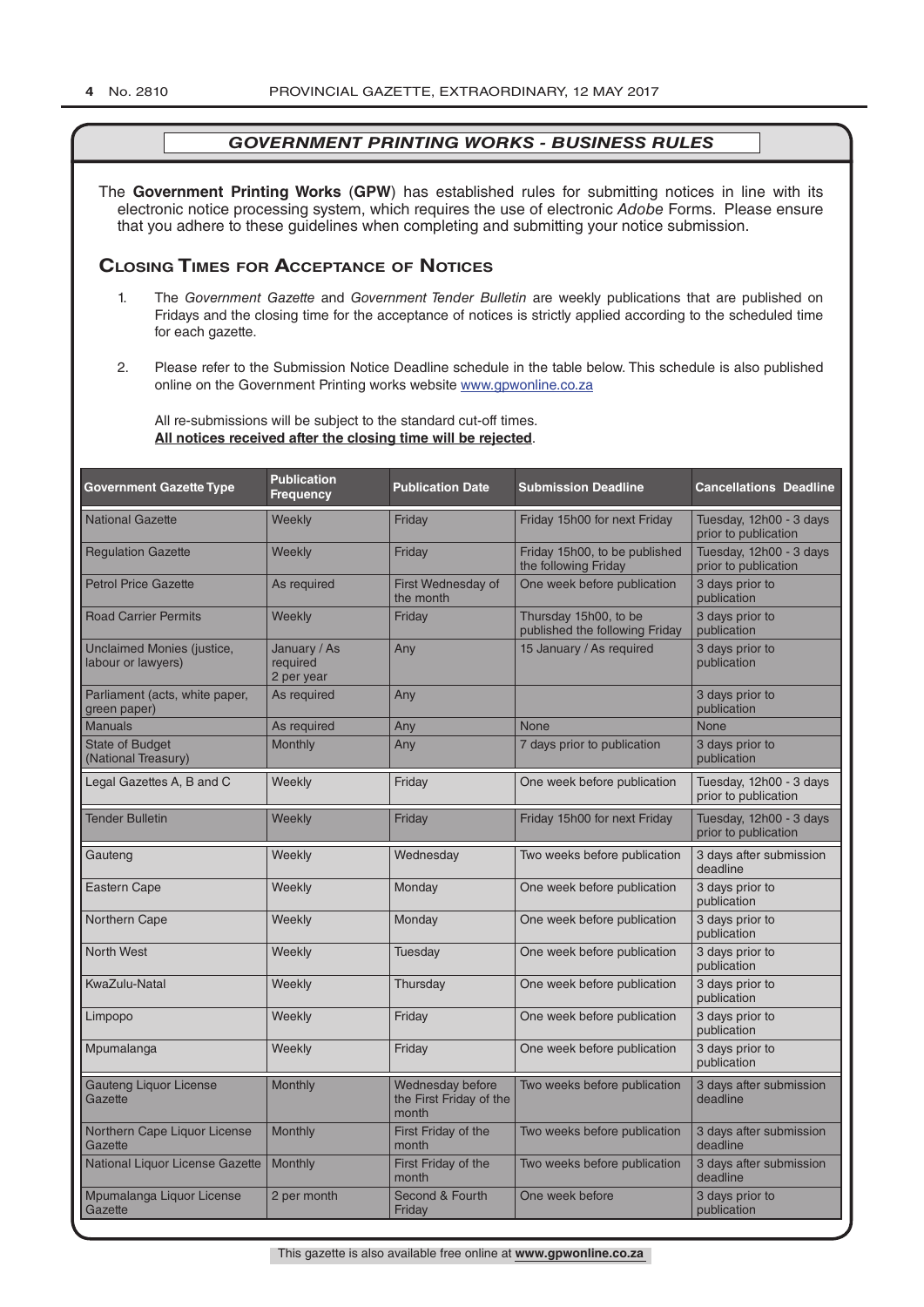## **exTrAordinAry gAzeTTes**

3. *Extraordinary Gazettes* can have only one publication date. If multiple publications of an *Extraordinary Gazette* are required, a separate Z95/Z95Prov *Adobe* Forms for each publication date must be submitted.

## **NOTICE SUBMISSION PROCESS**

- 4. Download the latest *Adobe* form, for the relevant notice to be placed, from the **Government Printing Works** website www.gpwonline.co.za.
- 5. The *Adobe* form needs to be completed electronically using *Adobe Acrobat* / *Acrobat Reader*. Only electronically completed *Adobe* forms will be accepted. No printed, handwritten and/or scanned *Adobe* forms will be accepted.
- 6. The completed electronic *Adobe* form has to be submitted via email to submit.egazette@gpw.gov.za. The form needs to be submitted in its original electronic *Adobe* format to enable the system to extract the completed information from the form for placement in the publication.
- 7. Every notice submitted **must** be accompanied by an official **GPW** quotation. This must be obtained from the *eGazette* Contact Centre.
- 8. Each notice submission should be sent as a single email. The email **must** contain **all documentation relating to a particular notice submission**.
	- 8.1. Each of the following documents must be attached to the email as a separate attachment:
		- 8.1.1. An electronically completed *Adobe* form, specific to the type of notice that is to be placed.
			- 8.1.1.1. For National *Government Gazette* or *Provincial Gazette* notices, the notices must be accompanied by an electronic Z95 or Z95Prov *Adobe* form
			- 8.1.1.2. The notice content (body copy) **MUST** be a separate attachment.
		- 8.1.2. A copy of the official **Government Printing Works** quotation you received for your notice . *(Please see Quotation section below for further details)*
		- 8.1.3. A valid and legible Proof of Payment / Purchase Order: **Government Printing Works** account customer must include a copy of their Purchase Order*.* **Non**-**Government Printing Works** account customer needs to submit the proof of payment for the notice
		- 8.1.4. Where separate notice content is applicable (Z95, Z95 Prov and TForm 3, it should **also** be attached as a separate attachment. *(Please see the Copy Section below, for the specifications)*.
		- 8.1.5. Any additional notice information if applicable.
- 9. The electronic *Adobe* form will be taken as the primary source for the notice information to be published. Instructions that are on the email body or covering letter that contradicts the notice form content will not be considered. The information submitted on the electronic *Adobe* form will be published as-is.
- 10. To avoid duplicated publication of the same notice and double billing, Please submit your notice **ONLY ONCE.**
- 11. Notices brought to **GPW** by "walk-in" customers on electronic media can only be submitted in *Adobe* electronic form format. All "walk-in" customers with notices that are not on electronic *Adobe* forms will be routed to the Contact Centre where they will be assisted to complete the forms in the required format.
- 12. Should a customer submit a bulk submission of hard copy notices delivered by a messenger on behalf of any organisation e.g. newspaper publisher, the messenger will be referred back to the sender as the submission does not adhere to the submission rules.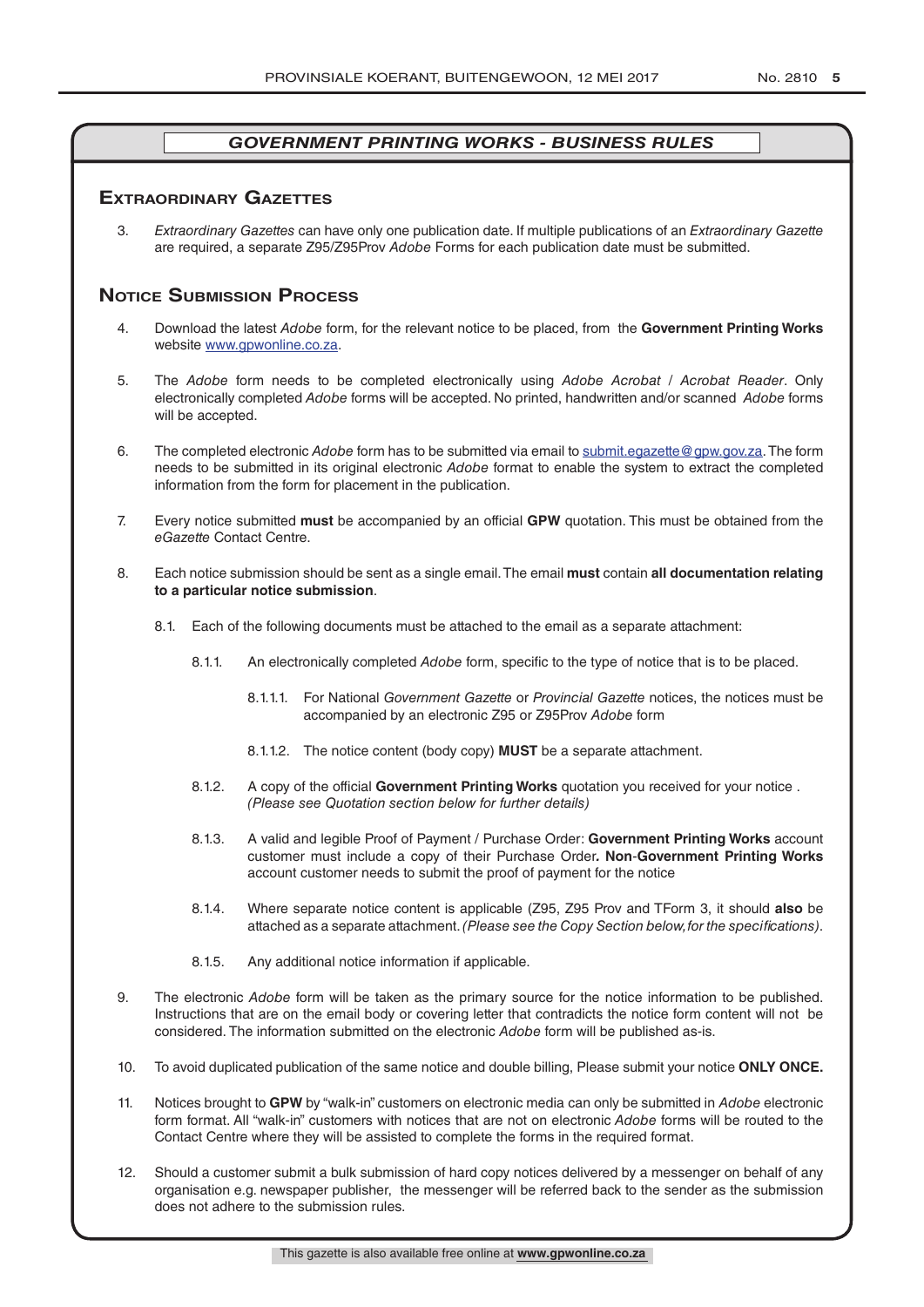#### **QuoTATions**

- 13. Quotations are valid until the next tariff change.
	- 13.1. *Take note:* **GPW**'s annual tariff increase takes place on *1 April* therefore any quotations issued, accepted and submitted for publication up to *31 March* will keep the old tariff. For notices to be published from 1 April, a quotation must be obtained from **GPW** with the new tariffs. Where a tariff increase is implemented during the year, **GPW** endeavours to provide customers with 30 days' notice of such changes.
- 14. Each quotation has a unique number.
- 15. Form Content notices must be emailed to the *eGazette* Contact Centre for a quotation.
	- 15.1. The *Adobe* form supplied is uploaded by the Contact Centre Agent and the system automatically calculates the cost of your notice based on the layout/format of the content supplied.
	- 15.2. It is critical that these *Adobe* Forms are completed correctly and adhere to the guidelines as stipulated by **GPW**.

#### 16. **APPLICABLE ONLY TO GPW ACCOUNT HOLDERS**:

- 16.1. **GPW** Account Customers must provide a valid **GPW** account number to obtain a quotation.
- 16.2. Accounts for **GPW** account customers **must** be active with sufficient credit to transact with **GPW** to submit notices.
	- 16.2.1. If you are unsure about or need to resolve the status of your account, please contact the **GPW** Finance Department prior to submitting your notices. (If the account status is not resolved prior to submission of your notice, the notice will be failed during the process).

#### 17. **APPLICABLE ONLY TO CASH CUSTOMERS:**

- 17.1. Cash customers doing **bulk payments** must use a **single email address** in order to use the **same proof of payment** for submitting multiple notices.
- 18. The responsibility lies with you, the customer, to ensure that the payment made for your notice(s) to be published is sufficient to cover the cost of the notice(s).
- 19. Each quotation will be associated with one proof of payment / purchase order / cash receipt.

#### 19.1. This means that **the quotation number can only be used once to make a payment.**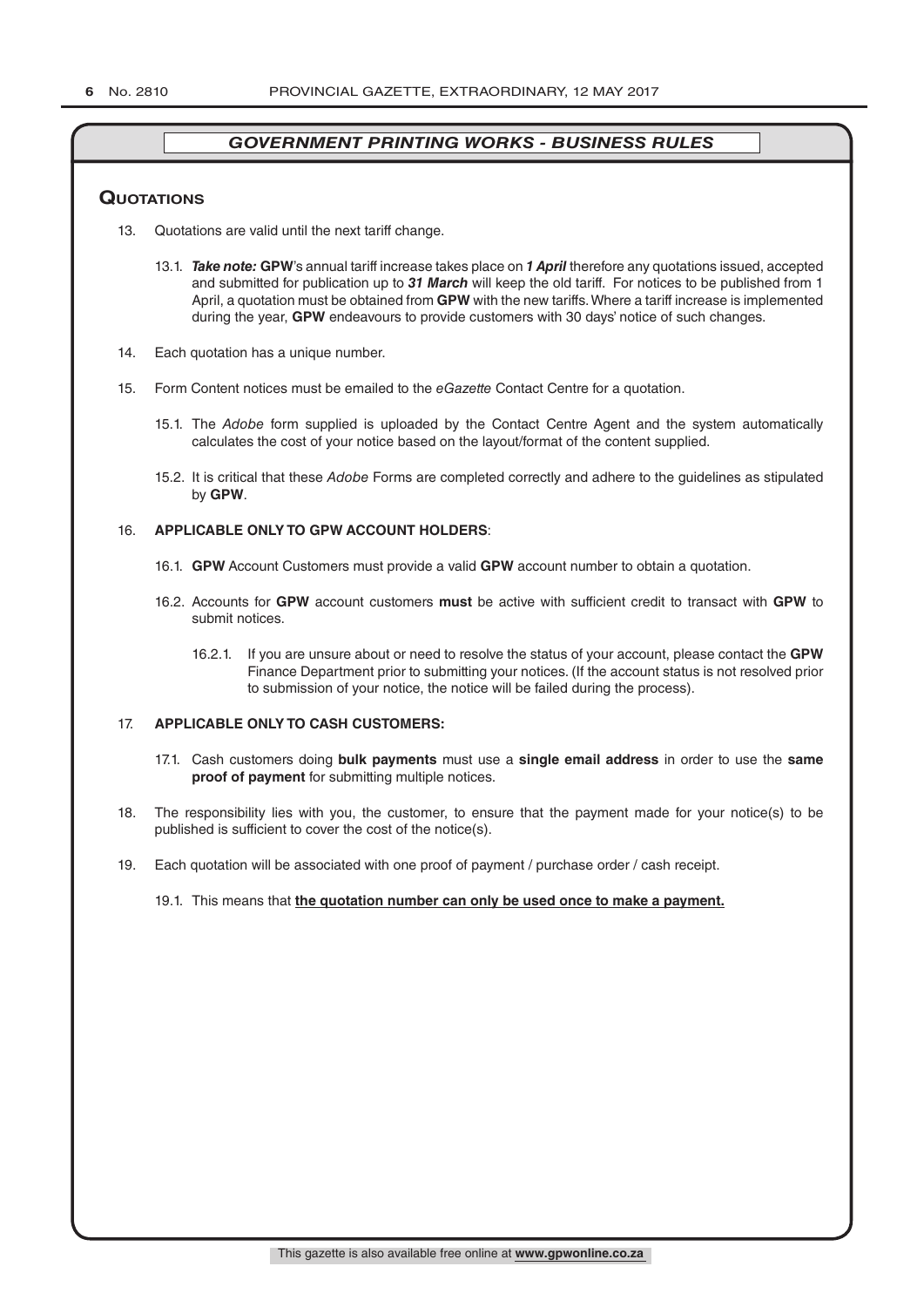## **COPY (SEPARATE NOTICE CONTENT DOCUMENT)**

- 20. Where the copy is part of a separate attachment document for Z95, Z95Prov and TForm03
	- 20.1. Copy of notices must be supplied in a separate document and may not constitute part of any covering letter, purchase order, proof of payment or other attached documents.

The content document should contain only one notice. (You may include the different translations of the same notice in the same document).

20.2. The notice should be set on an A4 page, with margins and fonts set as follows:

Page size  $=$  A4 Portrait with page margins: Top  $=$  40mm, LH/RH  $=$  16mm, Bottom  $=$  40mm; Use font size: Arial or Helvetica 10pt with 11pt line spacing;

Page size = A4 Landscape with page margins: Top = 16mm, LH/RH = 40mm, Bottom = 16mm; Use font size: Arial or Helvetica 10pt with 11pt line spacing;

## **CAnCellATions**

- 21. Cancellation of notice submissions are accepted by **GPW** according to the deadlines stated in the table above in point 2. Non-compliance to these deadlines will result in your request being failed. Please pay special attention to the different deadlines for each gazette. Please note that any notices cancelled after the cancellation deadline will be published and charged at full cost.
- 22. Requests for cancellation must be sent by the original sender of the notice and must accompanied by the relevant notice reference number (N-) in the email body.

#### **AmendmenTs To noTiCes**

23. With effect from 01 October 2015, **GPW** will not longer accept amendments to notices. The cancellation process will need to be followed according to the deadline and a new notice submitted thereafter for the next available publication date.

## **REJECTIONS**

- 24. All notices not meeting the submission rules will be rejected to the customer to be corrected and resubmitted. Assistance will be available through the Contact Centre should help be required when completing the forms. (012-748 6200 or email info.egazette@gpw.gov.za). Reasons for rejections include the following:
	- 24.1. Incorrectly completed forms and notices submitted in the wrong format, will be rejected.
	- 24.2. Any notice submissions not on the correct *Adobe* electronic form, will be rejected.
	- 24.3. Any notice submissions not accompanied by the proof of payment / purchase order will be rejected and the notice will not be processed.
	- 24.4. Any submissions or re-submissions that miss the submission cut-off times will be rejected to the customer. The Notice needs to be re-submitted with a new publication date.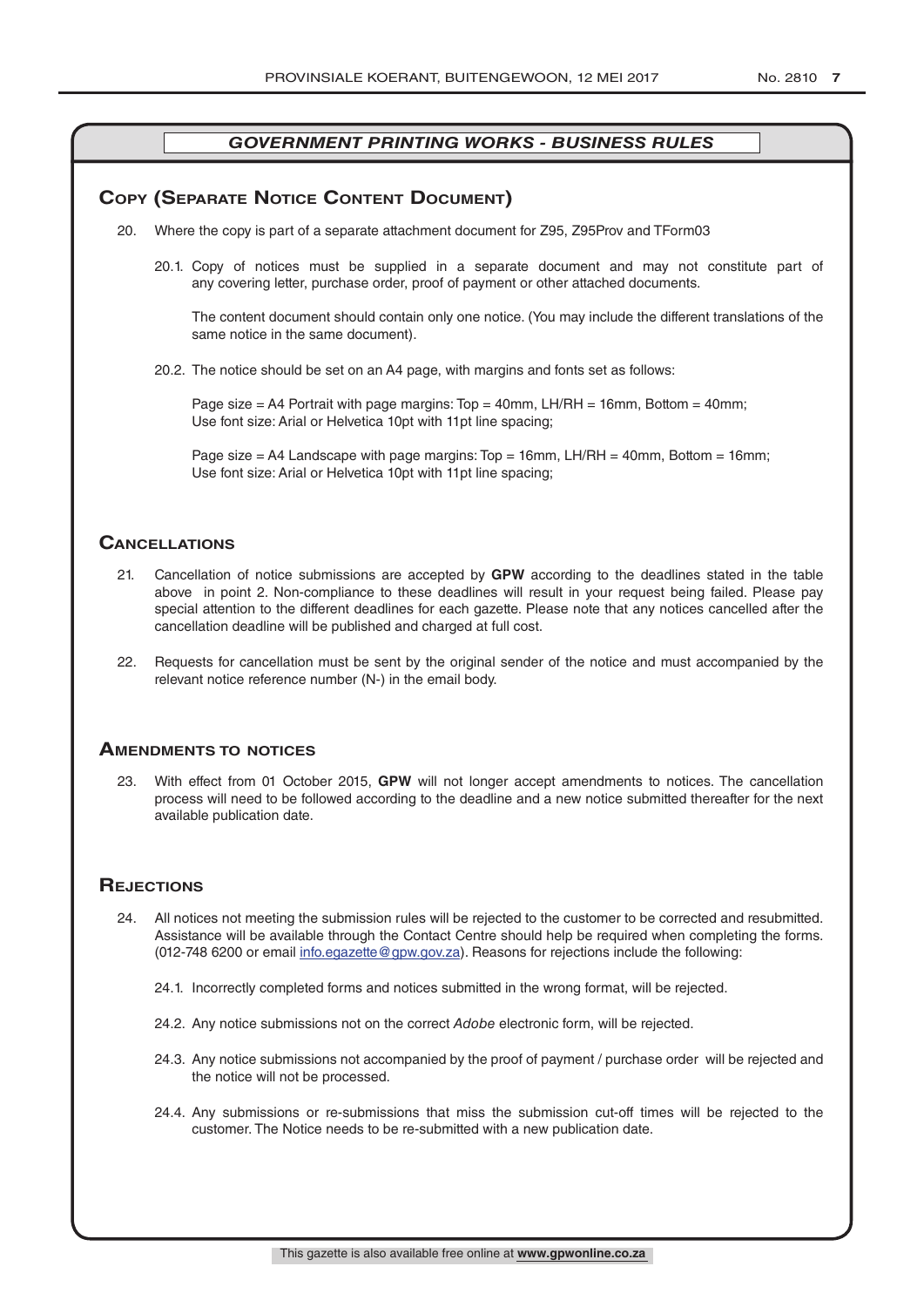#### **ApprovAl of noTiCes**

- 25. Any notices other than legal notices are subject to the approval of the Government Printer, who may refuse acceptance or further publication of any notice.
- 26. No amendments will be accepted in respect to separate notice content that was sent with a Z95 or Z95Prov notice submissions. The copy of notice in layout format (previously known as proof-out) is only provided where requested, for Advertiser to see the notice in final Gazette layout. Should they find that the information submitted was incorrect, they should request for a notice cancellation and resubmit the corrected notice, subject to standard submission deadlines. The cancellation is also subject to the stages in the publishing process, i.e. If cancellation is received when production (printing process) has commenced, then the notice cannot be cancelled.

## **governmenT prinTer indemnified AgAinsT liAbiliTy**

- 27. The Government Printer will assume no liability in respect of—
	- 27.1. any delay in the publication of a notice or publication of such notice on any date other than that stipulated by the advertiser;
	- 27.2. erroneous classification of a notice, or the placement of such notice in any section or under any heading other than the section or heading stipulated by the advertiser;
	- 27.3. any editing, revision, omission, typographical errors or errors resulting from faint or indistinct copy.

## **liAbiliTy of AdverTiser**

28. Advertisers will be held liable for any compensation and costs arising from any action which may be instituted against the Government Printer in consequence of the publication of any notice.

## **CusTomer inQuiries**

Many of our customers request immediate feedback/confirmation of notice placement in the gazette from our Contact Centre once they have submitted their notice – While **GPW** deems it one of their highest priorities and responsibilities to provide customers with this requested feedback and the best service at all times, we are only able to do so once we have started processing your notice submission.

**GPW** has a 2-working day turnaround time for processing notices received according to the business rules and deadline submissions.

Please keep this in mind when making inquiries about your notice submission at the Contact Centre.

- 29. Requests for information, quotations and inquiries must be sent to the Contact Centre ONLY.
- 30. Requests for Quotations (RFQs) should be received by the Contact Centre at least **2 working days** before the submission deadline for that specific publication.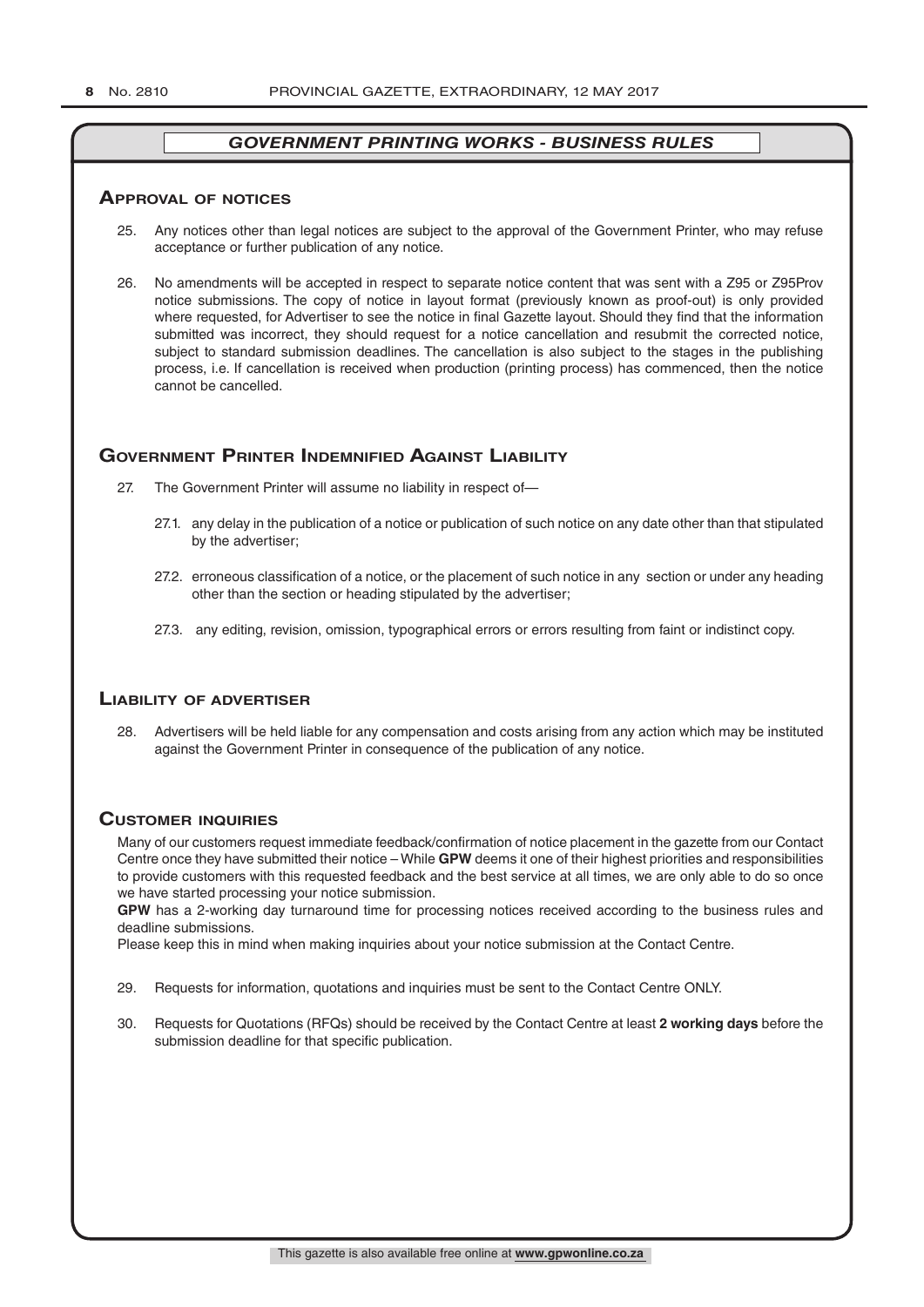#### **pAymenT of CosT**

- 31. The Request for Quotation for placement of the notice should be sent to the Gazette Contact Centre as indicated above, prior to submission of notice for advertising.
- 32. Payment should then be made, or Purchase Order prepared based on the received quotation, prior to the submission of the notice for advertising as these documents i.e. proof of payment or Purchase order will be required as part of the notice submission, as indicated earlier.
- 33. Every proof of payment must have a valid **GPW** quotation number as a reference on the proof of payment document.
- 34. Where there is any doubt about the cost of publication of a notice, and in the case of copy, an enquiry, accompanied by the relevant copy, should be addressed to the Gazette Contact Centre, **Government Printing Works**, Private Bag X85, Pretoria, 0001 email: info.egazette@gpw.gov.za before publication.
- 35. Overpayment resulting from miscalculation on the part of the advertiser of the cost of publication of a notice will not be refunded, unless the advertiser furnishes adequate reasons why such miscalculation occurred. In the event of underpayments, the difference will be recovered from the advertiser, and future notice(s) will not be published until such time as the full cost of such publication has been duly paid in cash or electronic funds transfer into the **Government Printing Works** banking account.
- 36. In the event of a notice being cancelled, a refund will be made only if no cost regarding the placing of the notice has been incurred by the **Government Printing Works**.
- 37. The **Government Printing Works** reserves the right to levy an additional charge in cases where notices, the cost of which has been calculated in accordance with the List of Fixed Tariff Rates, are subsequently found to be excessively lengthy or to contain overmuch or complicated tabulation.

#### **proof of publiCATion**

- 38. Copies of any of the *Government Gazette* or *Provincial Gazette* can be downloaded from the **Government Printing Works** website www.gpwonline.co.za free of charge, should a proof of publication be required.
- 39. Printed copies may be ordered from the Publications department at the ruling price. The **Government Printing Works** will assume no liability for any failure to post or for any delay in despatching of such *Government Gazette*(s).

## *GOVERNMENT PRINTING WORKS CONTACT INFORMATION*

| <b>Physical Address:</b>         |  |  |  |
|----------------------------------|--|--|--|
| <b>Government Printing Works</b> |  |  |  |
| 149 Bosman Street                |  |  |  |
| Pretoria                         |  |  |  |

**For Gazette and Notice submissions:** Gazette Submissions: **E-mail:** submit.egazette@gpw.gov.za **For queries and quotations, contact:** Gazette Contact Centre: **E-mail:** info.egazette@gpw.gov.za

## **Physical Address: Postal Address: GPW Banking Details:**

Private Bag X85 **Bank:** ABSA Bosman Street 149 Bosman Street Pretoria **Account No.:** 405 7114 016 Pretoria 0001 **Branch Code:** 632-005

**Tel:** 012-748 6200

**Contact person for subscribers:** Mrs M. Toka: **E-mail:** subscriptions@gpw.gov.za **Tel:** 012-748-6066 / 6060 / 6058 **Fax:** 012-323-9574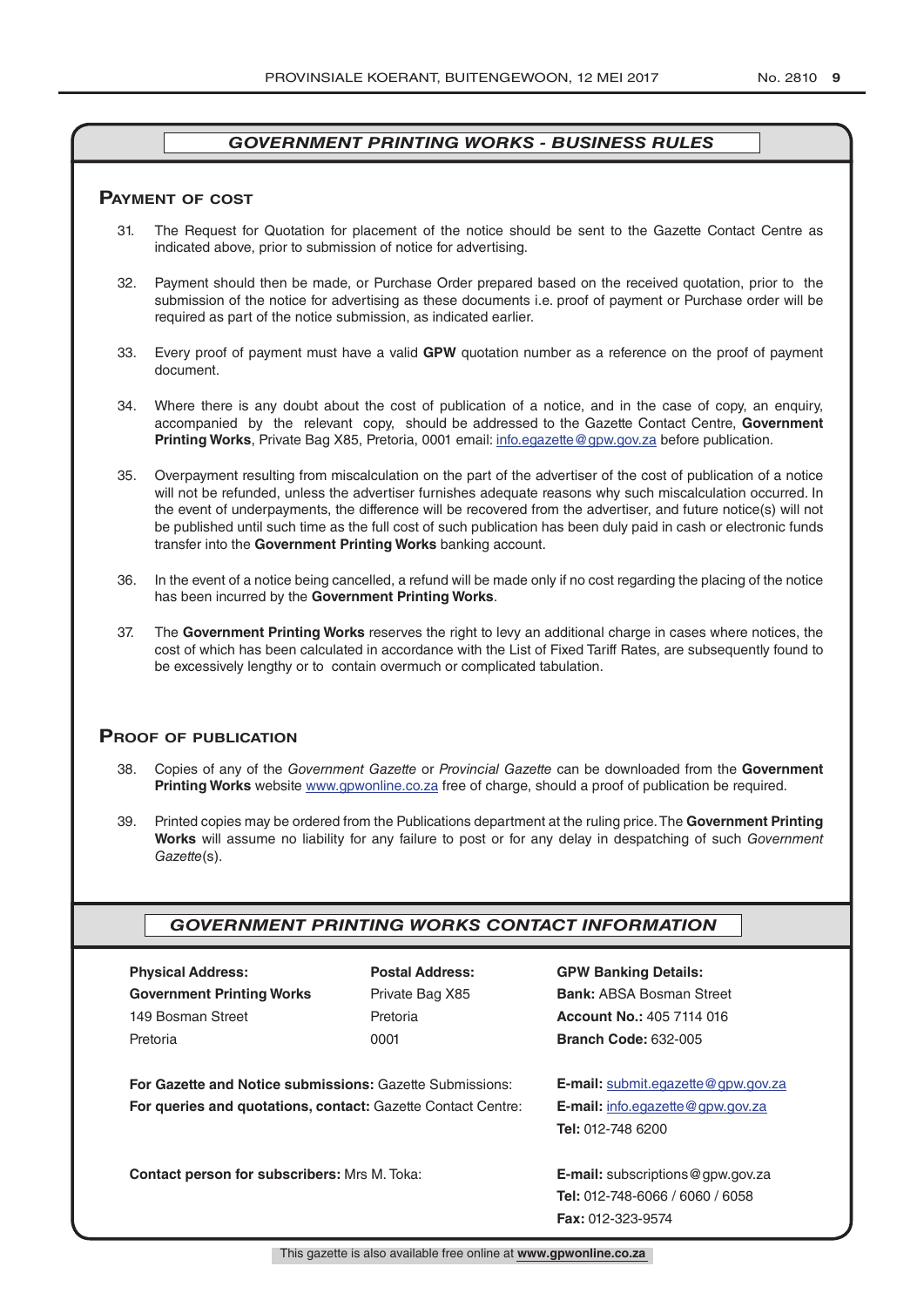#### **Form 2**

## General Notice

## **NOTICE 47 OF 2017**

#### **MPUMALANGA LIQUOR LICENSING ACT, 2006 (Act No. 5 of 2006)**

#### **Notice of applications for liquor licences in terms of section 35**

Notice is hereby given that the applicants specified in the Schedule hereto have given notice of their intention to lodge applications for the grant of new liquor licences to the Secretary, Regional Liquor Licensing Offices in respect of premises situated in the local committee area indicated in the Schedule.

Comments should be made in writing and be addressed to the municipality concerned and a copy to the applicant, to reach the said addresses within thirty (30) days of this application.

Invitation for public comments in applying for a Liquor Licence in terms of section 35(2)(a) of the Mpumalanga Liquor Licensing Act, 2006.

#### **SCHEDULE**

The undermentioned figures used in brackets in the Schedule, have the following meanings:

- (1) = Full name of applicant, ID Number of Applicant.
- (2) = Intended trading name.
- (3) = Notice given on behalf of: self *or* other juristic person/s.
- $(4)$  = Type of licence applied for.
- $(5)$  = Full address and location of the premises
- $(6)$  = Municipality address where comments must be submitted
- $(7)$  = Applicant address where comments must be submitted

## **NKANGALA**

#### **STEVE TSHWETE LOCAL MUNICIPALITY**

- (1) I, **ABEL OUPA MAHLANGU,** ID No. 7503235819089, an adult male, hereby invites written public comments concerning the application for a Liquor Licence to the Mpumalanga Liquor Authority.
- (2) To trade under the name QUENCH LIQUOR STORE.
- (3) I make this application for myself.
- (4) The retail sale of liquor for consumption off the premises where the liquor is sold.
- (5) *Physical address:* 4/4453 EXTENSION 2 MHLUZI, being an address in the Republic of South Africa and within the boundries of Mpumalanga Province. *Postal address:* P. O. BOX 2940 MIDDELBURG 1050.
- (6) P.O.BOX 14 MIDDELBURG 1050.
- (7) 5 DIEP STREET AERORAND MIDDELBURG 1050.

#### **EMALAHLENI LOCAL MUNICIPALITY**

- (1) I, **Tsepo's Braai Corner Pty (Ltd),** ID No. 8112305605086, an adult male, hereby invites written public comments concerning the application for a Liquor Licence to the Mpumalanga Liquor Authority.
- (2) To trade under the name Tsepo's Braai Corner.
- (3) I make this application for myself.
- (4) The retail sale of liquor in terms of a special liquor license for consumption on and off the premises where the liquor is sold.
- (5) *Physical address:* 44 O.R Tambo Road, being an address in the Republic of South Africa and within the boundries of Mpumalanga Province. *Postal address:* P.O Box 17556 Witbank 1035.
- (6) Aras Str Witbank.
- (7) 44 O.R Tambo Road Witbank.

#### **EMAKHAZENI LOCAL MUNICIPALITY**

- (1) I, **STANLEY VEMBA MATHE,** ID No. 6111115894080, an adult male, hereby invites written public comments concerning the application for a Liquor Licence to the Mpumalanga Liquor Authority.
- (2) To trade under the name MATHE'S TARVEN.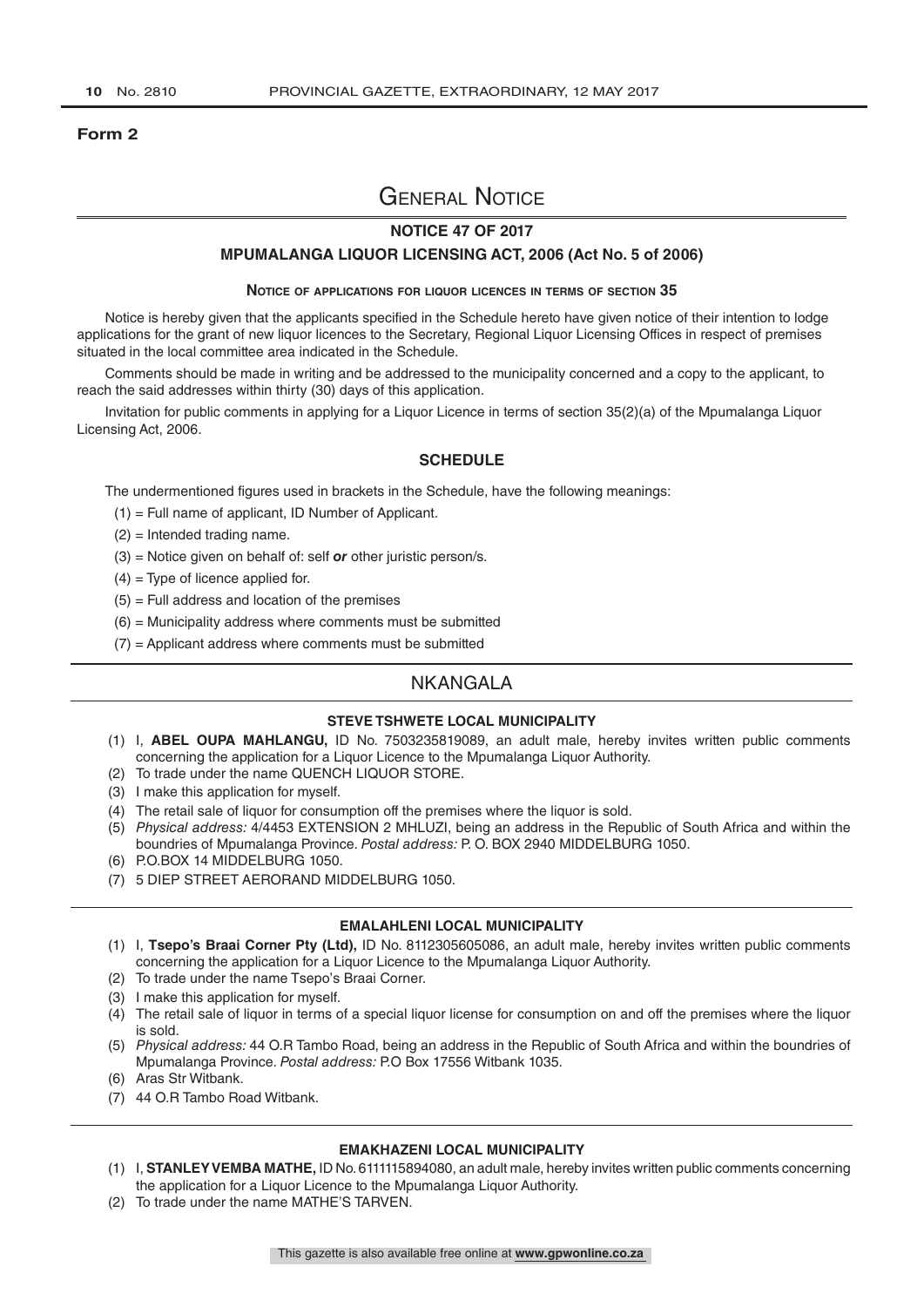- (3) I make this application for myself.
- (4) The retail sale of liquor in terms of a special liquor license for consumption on and off the premises where the liquor is sold.
- (5) *Physical address:* STAND NO 441, NTSHONALANGA STREET SIYATHUTHUKA LOCATION BELFAST, being an address in the Republic of South Africa and within the boundries of Mpumalanga Province. *Postal address:* P.O.BOX 642 BELFAST, 1100.
- (6) 24 SCHEEPERS STREET, EMAKHAZENI, 1100.
- (7) P.O.BOX 642 BELFAST 1100.

#### **EMALAHLENI LOCAL MUNICIPALITY**

- (1) I, **Boniwe Dineo Marylin Maduna,** ID No. 8404100723085, an adult female, hereby invites written public comments concerning the application for a Liquor Licence to the Mpumalanga Liquor Authority.
- (2) To trade under the name Bophelo Resorts.
- (3) I make this application on behalf of the juristic person: Bophelo Baka Construction and Projects 7. (Reg No. 2010/163702/23).
- (4) The retail sale of liquor in terms of a special liquor license for consumption on and off the premises where the liquor is sold.
- (5) *Physical address:* Portion 213 & 214 Nauupoort, 335, Emalahleni, 1635, being an address in the Republic of South Africa and within the boundries of Mpumalanga Province. *Postal address:* P. O. Box 2009, Ermelo, 2350.
- (6) P. O. Box 3, Emalahleni, 1035.
- (7) P. O. Box 2009, Ermelo, 2350.

#### **EMALAHLENI LOCAL MUNICIPALITY**

- (1) I, **STEVEN DIRETSE PHIRI,** ID No. 5809145426085, an adult male, hereby invites written public comments concerning the application for a Liquor Licence to the Mpumalanga Liquor Authority.
- (2) To trade under the name STEVE PLACE.
- (3) I make this application for myself.
- (4) The retail sale of liquor in terms of a special liquor license for consumption on and off the premises where the liquor is sold.
- (5) *Physical address:* 8086-21 DOCTOR MOROKA STREET, being an address in the Republic of South Africa and within the boundries of Mpumalanga Province. *Postal address:* P.O. BOX 5858 KWA-GUQA 1039.
- (6) PRESIDENT MANDELA STREET NUMBER 3.
- (7) 8086-21 DOCTOR MOROKA STREET.

#### **STEVE TSHWETE LOCAL MUNICIPALITY**

- (1) I, **Sonica Klopper,** ID No. 930315 0038 080, an adult female, hereby invites written public comments concerning the application for a Liquor Licence to the Mpumalanga Liquor Authority.
- (2) To trade under the name Aleson Catering.
- (3) I make this application on behalf of the juristic person: Aleson Catering (Pty) Ltd. (Reg No. 2002/102949/23).
- (4) The retail sale of liquor for consumption on the premises where the liquor is sold.
- (5) *Physical address:* Shop No. 4, 35 Dolirike Crescent, Fountain Square, Middelburg, Mpumalanga, 1050, being an address in the Republic of South Africa and within the boundries of Mpumalanga Province. *Postal address:* Suite MW 465, Private Bag X1838, Middelburg, Mpumalanga, 1050.
- (6) CNR Walter Sisulu & Wonderers Avenue, Middelburg, Mpumalanga, 1050; P.O. Box 14, Middelburg, Mpumalanga, 1050.
- (7) Shop No. 4, 35 Dolirike Crescent, Fountain Square, Middelburg, Mpumalanga, 1050.

#### **EMALAHLENI LOCAL MUNICIPALITY**

- (1) I, **Yasmine Chebbah,** ID No. 801019 0834 185, an adult female, hereby invites written public comments concerning the application for a Liquor Licence to the Mpumalanga Liquor Authority.
- (2) To trade under the name The Bottle Pub.
- (3) I make this application on behalf of the juristic person: Miskof Investments (Pty) Ltd. (Reg No. 2017/188801/07).
- (4) The retail sale of liquor in terms of a special liquor license for consumption on and off the premises where the liquor is sold.
- (5) *Physical address:* CNR Eadie & Rodger Street, ERF 3894, Witbank, Mpumalanga, 1035, being an address in the Republic of South Africa and within the boundries of Mpumalanga Province. *Postal address:* Suite MW 465, Private Bag X1838, Middelburg, Mpumalanga, 1050.
- (6) CNR Mandela & Arras Street, Civic Centre, Witbank, Mpumalanga, 1035; P.O. Box 3, Witbank, Mpumalanga, 1035.
- (7) CNR Eadie & Rodger Street, ERF 3894, Witbank, Mpumalanga, 1035.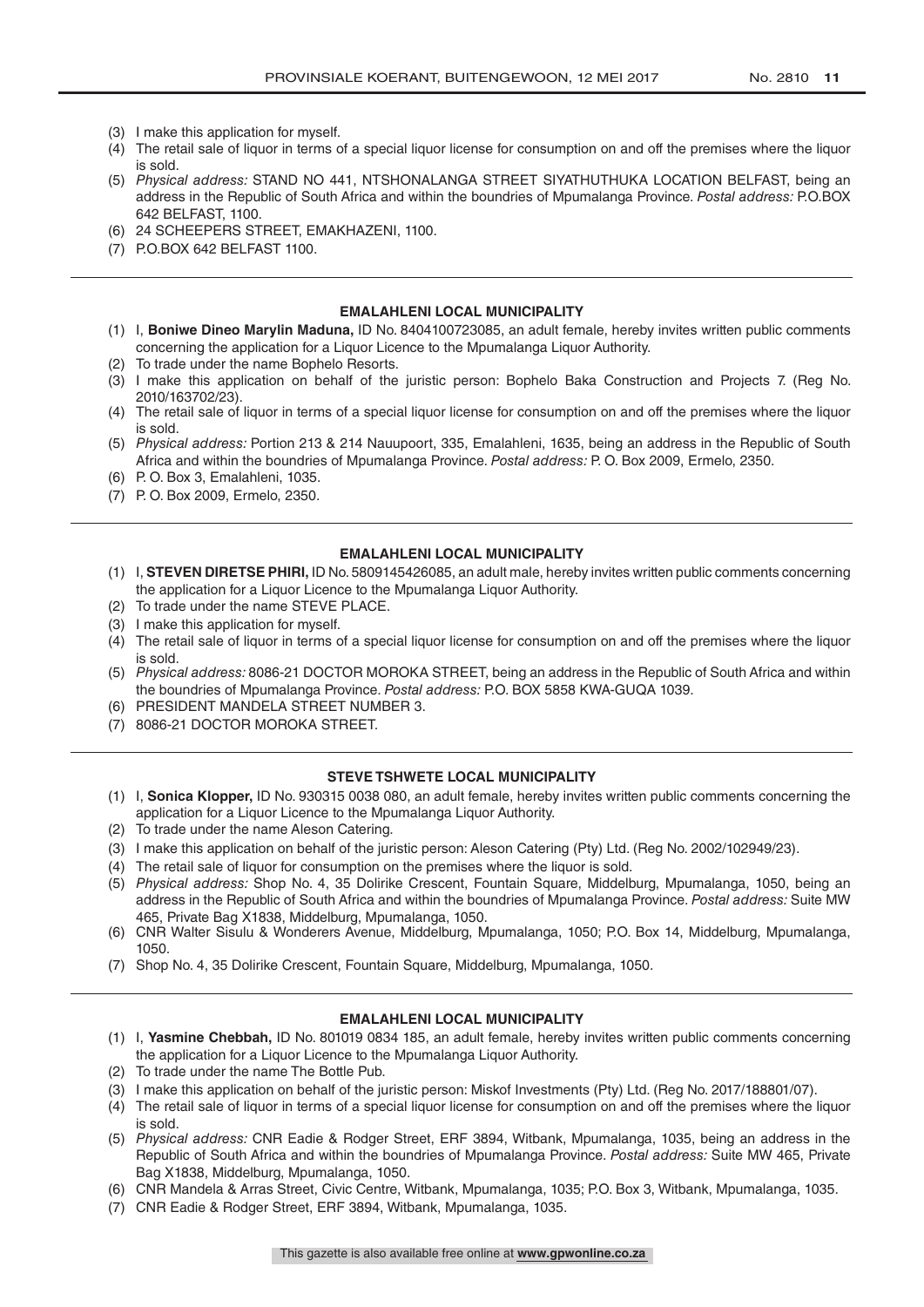#### **DR JS MOROKA LOCAL MUNICIPALITY**

- (1) I, **SEUN DAVID MAHLANGU,** ID No. 7509065703087, an adult male, hereby invites written public comments concerning the application for a Liquor Licence to the Mpumalanga Liquor Authority.
- (2) To trade under the name KWAMAHLANGU GUEST HOUSE.
- (3) I make this application on behalf of the juristic person: KWA-MAHLANGU GUESTHOUSE. (Reg No. 2014/151560/07).
- (4) The retail sale of liquor for consumption on the premises where the liquor is sold.
- (5) *Physical address:* 0670 KAMEELRIVIER B (GA-MORWE), SIYABUSWA, 0427, being an address in the Republic of South Africa and within the boundries of Mpumalanga Province. *Postal address:* P.O.BOX 136, MTHAMBOTHINI, 0462.
- (6) A2601/3 Bongimfundo Street, Siyabuswa 0427.
- (7) 22 Ferreira Street, 1st Floor, Office 4, Shell house, Nelspruit, 1200; P.O. box 1858, kabokweni, 1245.

#### **DR JS MOROKA LOCAL MUNICIPALITY**

- (1) I, **SEUN DAVID MAHLANGU,** ID No. 7509065703087, an adult male, hereby invites written public comments concerning the application for a Liquor Licence to the Mpumalanga Liquor Authority.
- (2) To trade under the name KWAMAHLANGU GUEST HOUSE.
- (3) I make this application on behalf of the juristic person: KWA-MAHLANGU GUESTHOUSE. (Reg No. 2014/151560/07).
- (4) The retail sale of liquor for consumption on the premises where the liquor is sold.
- (5) *Physical address:* 0670 KAMEELRIVIER B (GA-MORWE), SIYABUSWA 0427, being an address in the Republic of South Africa and within the boundries of Mpumalanga Province. *Postal address:* P.O.BOX 136, MTHAMBOTHINI 0462.
- (6) A2601/3 Bongimfundo Street, Siyabuswa 0427.
- (7) 22 Ferreira Street, 1st Floor, Office 4, Shell house Nelspruit 1200; P.Obox 1858 kabokweni 1245.

## EHLANZENI

#### **THABA CHWEU LOCAL MUNICIPALITY**

- (1) I, **Senty Themba Nkambule,** ID No. 7512065757087, an adult male, hereby invites written public comments concerning the application for a Liquor Licence to the Mpumalanga Liquor Authority.
- (2) To trade under the name Rosenka Trading.
- (3) I make this application for myself.
- (4) The retail sale of liquor for consumption off the premises where the liquor is sold.
- (5) *Physical address:* 1137 Blio Street, Mashishing 1123, being an address in the Republic of South Africa and within the boundries of Mpumalanga Province. *Postal address:* P. O. Box 6886, Lydenburg 1120.
- (6) P. O. Box 61, Lydenburg 1120.
- (7) P.O. Box 6886, Lydenburg 1120.

#### **NKOMAZI LOCAL MUNICIPALITY**

- (1) I, **Lucio Da Silva,** ID No. 641207 5143 082, an adult male, hereby invites written public comments concerning the application for a Liquor Licence to the Mpumalanga Liquor Authority.
- (2) To trade under the name Mabuza's Bar Lounge.
- (3) I make this application on behalf of the juristic person: Maloss Trading (Pty) Ltd. (Reg No. 2017/087475/07).
- (4) The retail sale of liquor in terms of a special liquor license in respect of a specified event.
- (5) *Physical address:* Stand Number 366, Tonga Trust, Nkomazi, being an address in the Republic of South Africa and within the boundries of Mpumalanga Province. *Postal address:* P.O Box 2723, Mbombela, Nelspruit, 1200. (6) 9 Park Street, Malelane, 1320
- Private Bag X101, Malelane, 1320.
- (7) Stand No. 366, Tonga Trust, Nkomazi.

#### **MBOMBELA LOCAL MUNICIPALITY**

- (1) I, **Joey Lascelles,** ID No. 6909090998085, an adult female, hereby invites written public comments concerning the application for a Liquor Licence to the Mpumalanga Liquor Authority.
- (2) To trade under the name AGFO Expo (Pty) Ltd.
- (3) I make this application on behalf of the juristic person: AGFO Expo (Pty) Ltd. (Reg No. 2016/065790/07).
- (4) The retail sale of liquor in terms of a special liquor license in respect of a specified event.
- (5) *Physical address:* Casterbridge Lifestyle Centre, R40, White River, being an address in the Republic of South Africa and within the boundries of Mpumalanga Province. *Postal address:* PO Box 393, White River, 1240.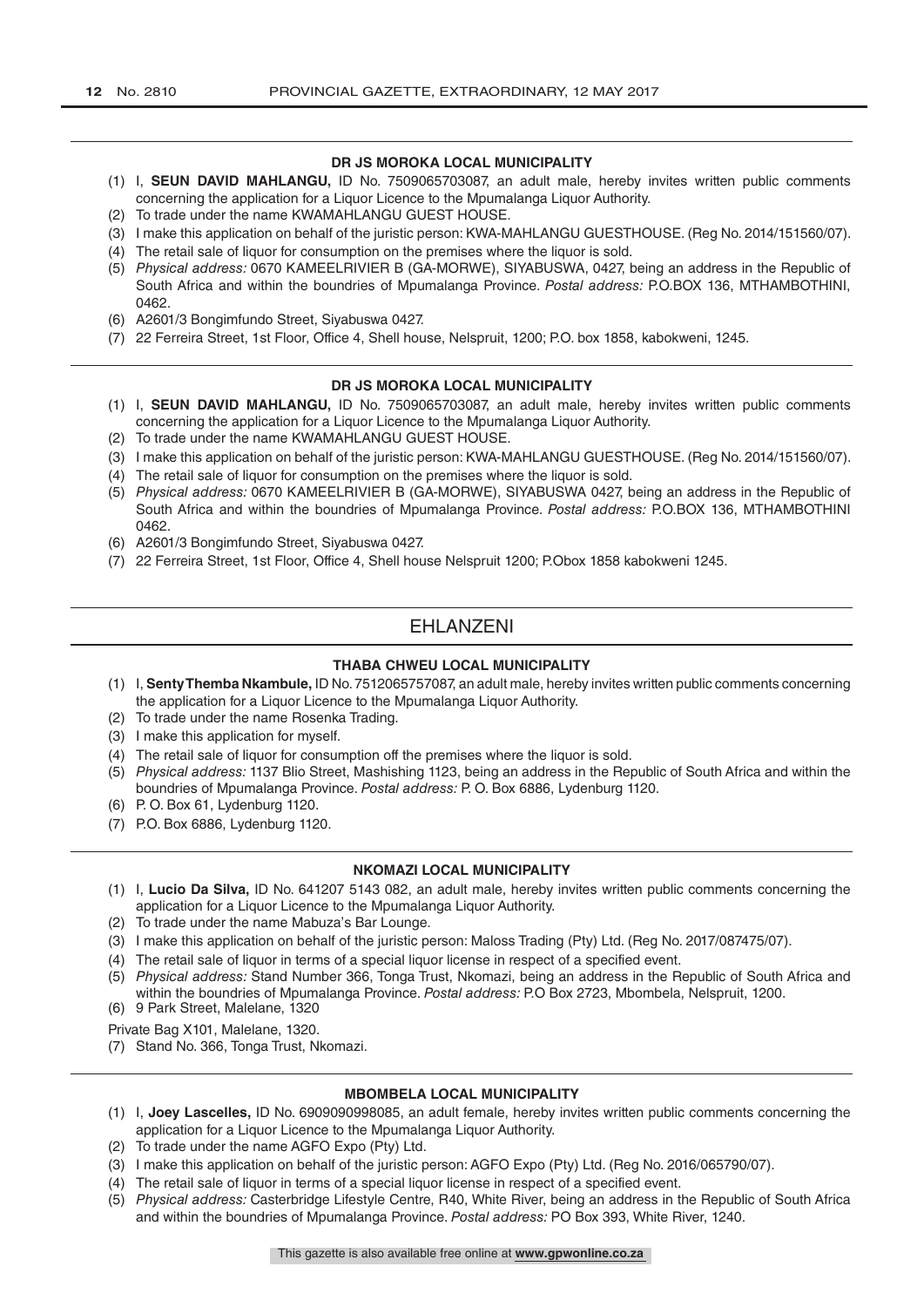- (6) Civic Centre,1 Nel Street, Nelspruit. PO Box 1708, Mbombela.
- (7) Casterbridge Lifestyle Centre, R40, White River, for the attention of Louis van der Merwe/ PO Box 393 White River 1240.

#### **MBOMBELA LOCAL MUNICIPALITY**

- (1) I, **UWE GROSSE-HEITMEYER,** ID No. 65050851000089, an adult male, hereby invites written public comments concerning the application for a Liquor Licence to the Mpumalanga Liquor Authority.
- (2) To trade under the name WESTEND LIQUOR STORE.
- (3) I make this application on behalf of the juristic person: WESTEND TOPS CC. (Reg No. 2007/116175/23).
- (4) The retail sale of liquor for consumption off the premises where the liquor is sold.
- (5) *Physical address:* SHOP 6, WESTEND SHOPPING CENTRE, CORNER OF DR ENOS MABUZA AND MADIBA DRIVE, MBOMBELA, MPUMALANGA PROVINCE, being an address in the Republic of South Africa and within the boundries of Mpumalanga Province. *Postal address:* PO BOX 14964, BELLADONNA, NELSPRUIT, 1201.
- (6) 1 NEL STREET, SONHEUWEL CENTRAL, NELSPRUIT.
- (7) SEYMORE DU TOIT & BASSON INC. 12 MURRAY STREET NELSPRUIT. REF: MIX1/0002.

#### **MBOMBELA LOCAL MUNICIPALITY**

- (1) I, **LUCKY SYLVESTER MOHLOBA,** ID No. 7708235738086, an adult male, hereby invites written public comments concerning the application for a Liquor Licence to the Mpumalanga Liquor Authority.
- (2) To trade under the name THE REST PUB N GRILL.
- (3) I make this application for myself.
- (4) The retail sale of liquor for consumption on and off the premises where the liquor is sold.
- (5) *Physical address:* STAND NO 2480 MATSULU C, being an address in the Republic of South Africa and within the boundries of Mpumalanga Province. *Postal address:* STAND NO 2480 MATSULU C.
- (6) P.O. BOX 45 MBOMBELA 1200.
- (7) STAND NO 2480 MATSULU C.

#### **MBOMBELA LOCAL MUNICIPALITY**

- (1) I, **CHRISTELLE DE WET,** ID No. 6203310026087, an adult female, hereby invites written public comments concerning the application for a Liquor Licence to the Mpumalanga Liquor Authority.
- (2) To trade under the name ALKMAAR FARMSTAY.
- (3) I make this application on behalf of the juristic person: ALKMAAR FARMSTAY CC. (Reg No. 2002/062226/23).
- (4) The retail sale of liquor for consumption on the premises where the liquor is sold.
- (5) *Physical address:* PORTION OF PORTION 101 OF THE FARM ALKMAAR 286 JT, MBOMBELA LOCAL MUNICIPALITY, being an address in the Republic of South Africa and within the boundries of Mpumalanga Province. *Postal address:*  P.O. BOX 45, SCHAGEN, 1207.
- (6) 1 NEL STREET, MBOMBELA.
- (7) SWANEPOEL & PARTNERS INCORPORATED, SUITE 601 THE PINNACLE BUILDING, NELSPRUIT, P.O. BOX 1300, NELSPRUIT, 1200.

#### **BUSHBUCKRIDGE LOCAL MUNICIPALITY**

- (1) I, **PHASKANI MKALIRA CIFU MSISKA,** ID No. 7710116064186, an adult male, hereby invites written public comments concerning the application for a Liquor Licence to the Mpumalanga Liquor Authority.
- (2) To trade under the name @ DE VILLAGE LODGE.
- (3) I make this application for myself.
- (4) The retail sale of liquor in terms of a special liquor license for consumption on and off the premises where the liquor is sold.
- (5) *Physical address:* ADJACENT TO MPUMALANGA TRAFFIC COLLEGE, OFF ROAD R536 TO PAUL KRUGER GATE, FARM 294, KU CALCUTTA, MKHUHLU, BUSHBUCKRIDGE, 1246., being an address in the Republic of South Africa and within the boundries of Mpumalanga Province. *Postal address:* P.O. BOX 26010, STEILTES 1213.
- (6) PRIVATE BAG X 9308 BUSHBUCKRIDGE 1280.
- (7) PORTION 1/ 125 JU KINGSTON VALE FARM, KAMAGUGU NELSPRUIT 1201.

#### **THABA CHWEU LOCAL MUNICIPALITY**

- (1) I, **Mattheus Petrus Johannes Snyman,** ID No. 5505315066087, an adult male, hereby invites written public comments concerning the application for a Liquor Licence to the Mpumalanga Liquor Authority.
- (2) To trade under the name Diggers Pub & Grill.
- (3) I make this application on behalf of the juristic person: Sippin and Singin (Pty) Ltd. (Reg No. 2017/144655/07).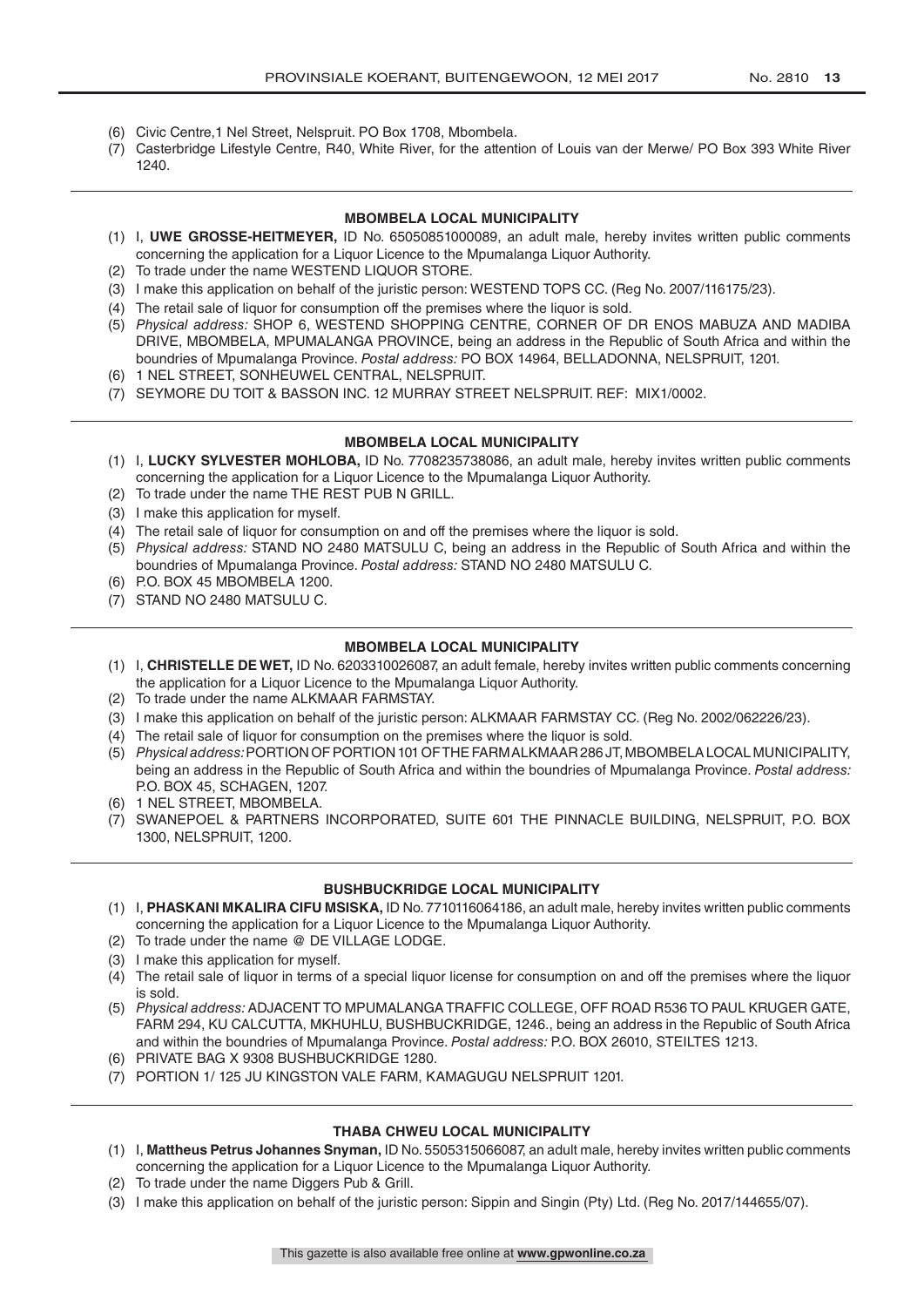- (4) The retail sale of liquor for consumption on the premises where the liquor is sold.
- (5) *Physical address:* Shop 36, The Heads Shopping Centre, Erven 4557 and 4558, Cnr Sabie Main Road (R37) and Bushwillow Street, Lydenburg, within the borders of Mpumalanga Province, being an address in the Republic of South Africa and within the boundries of Mpumalanga Province. *Postal address:* C/o Tommy Vorster – Piet Snyman, P.O. Box 26640, East Rand, 1462.
- (6) Thaba Chweu Local Municipality, Cnr Central & Viljoen Streets, Mashishing (Lydenburg), 1120
- (PO Box 61, Mashishing, 1120) Tel : 013 235 7300 Fax : 013 235 1108.
- (7) C/o Tommy Vorster Piet Snyman, P.O. Box 26640, East Rand, 1462

psnyman@acenet.co.za or fax 011 823 5183.

#### **MBOMBELA LOCAL MUNICIPALITY**

- (1) I, **Mattheus Petrus Johannes Snyman,** ID No. 5505315066087, an adult male, hereby invites written public comments concerning the application for a Liquor Licence to the Mpumalanga Liquor Authority.
- (2) To trade under the name Galaxy Bingo Hazyview.
- (3) I make this application on behalf of the juristic person: Niveus Invest 12 (Pty) Ltd. (Reg No. 2015/165671/07).
- (4) The retail sale of liquor for consumption on the premises where the liquor is sold.
- (5) *Physical address:* Shop 000, Lowveld Mall (previously Blue Haze Mall), Corner of Portia Shabangu Drive (R536) and the R40, Erven 1500 & 1501 Hazyview Ext 27 and Erf 1260 Hazyview Ext 6, Hazyview, Mbombela Local Municipality within the borders of Mpumalanga Province., being an address in the Republic of South Africa and within the boundries of Mpumalanga Province. *Postal address:* C/o Tommy Vorster – Piet Snyman, P.O. Box 26640, East Rand, 1462.
- (6) Mbombela Local Municipality, Civic Centre, 1 Nel Street, Mbombela, 1200

(PO Box 45, Mbombela, 1200) Tel. 013 759 2000/9111 – Fax. 013 759 2070.

(7) C/o Tommy Vorster – Piet Snyman, P.O. Box 26640, East Rand, 1462

psnyman@acenet.co.za or fax 011 823 5183.

#### **MBOMBELA LOCAL MUNICIPALITY**

- (1) I, **Steven Vusi Mashaba,** ID No. 7112285371080, an adult male, hereby invites written public comments concerning the application for a Liquor Licence to the Mpumalanga Liquor Authority.
- (2) To trade under the name Costa do Sol.
- (3) I make this application on behalf of the juristic person: Costa da Sol (PTY)LTD. (Reg No. 2015/114280/07).
- (4) The retail sale of liquor in terms of a special liquor license for consumption on and off the premises where the liquor is sold.
- (5) *Physical address:* Sonpark Centre Building 10, being an address in the Republic of South Africa and within the boundries of Mpumalanga Province. *Postal address:* P.O.Box 4271, Nelpruit,1200.
- (6) P.O.Box 45, Mbombela,1200.
- (7) P.O.Box 4271, Nelspruit, 1200.

#### **NKOMAZI LOCAL MUNICIPALITY**

- (1) I, **Mattheus Petrus Johannes Snyman,** ID No. 5505315066087, an adult male, hereby invites written public comments concerning the application for a Liquor Licence to the Mpumalanga Liquor Authority.
- (2) To trade under the name Galaxy Bingo Tonga.
- (3) I make this application on behalf of the juristic person: Galaxy Bingo Invest 1 (Pty) Ltd. (Reg No. 2015/250835/07).
- (4) The retail sale of liquor for consumption on the premises where the liquor is sold.
- (5) *Physical address:* Shop 9, Nkomazi Mall, Tonga Phase 2. Portion 20 of the Farm Tonga 475 JT, Nkomazi Local Municipality an address in the Republic of South Africa and within the borders of Mpumalanga Province, being an address in the Republic of South Africa and within the boundries of Mpumalanga Province. *Postal address:* C/o Tommy Vorster – Piet Snyman, P.O. Box 26640, East Rand, 1462.
- (6) Nkomazi Local Municipality, 9 Park Street, Malalane, 1320 (Private Bag X101, Malalane, 1320). Tel : 013 790 0245 Fax 013 790 0886.
- (7) C/o Tommy Vorster Piet Snyman, P.O. Box 26640, East Rand, 1462 psnyman@acenet.co.za or fax 011 823 5183.

#### **MBOMBELA LOCAL MUNICIPALITY**

- (1) I, **BANDA MPHULAHENG WILLIAM,** ID No. 5111045619087, an adult male, hereby invites written public comments concerning the application for a Liquor Licence to the Mpumalanga Liquor Authority.
- (2) To trade under the name MNYANJE BOTTLE STORE.
- (3) I make this application for myself.
- (4) The retail sale of liquor for consumption off the premises where the liquor is sold.
- (5) *Physical address:* STAND NO 123 SWALALA TRUST, being an address in the Republic of South Africa and within the boundries of Mpumalanga Province. *Postal address:* P.O.BOX 3408 SHONGWE MISSION 1331.

This gazette is also available free online at **www.gpwonline.co.za**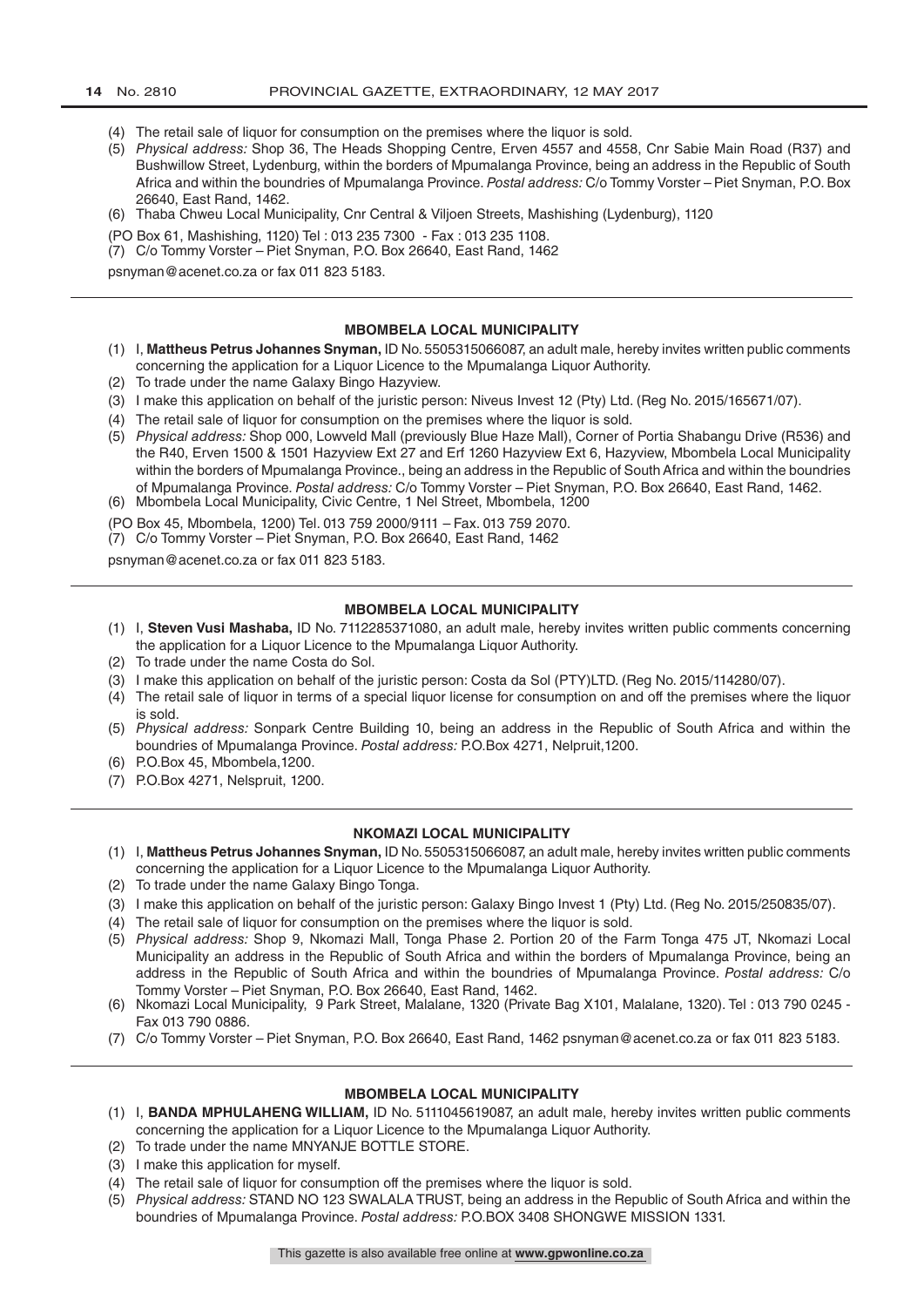- (6) P.O.BOX 45 NELSPRUIT 1200.
- (7) P.O.BOX 881 WHITE RIVER 1240.

#### **BUSHBUCKRIDGE LOCAL MUNICIPALITY**

- (1) I, **ALFRED MAYINDI,** ID No. 6510305362081, an adult male, hereby invites written public comments concerning the application for a Liquor Licence to the Mpumalanga Liquor Authority.
- (2) To trade under the name DA SY LIQUOR STORE.
- (3) I make this application for myself.
- (4) The retail sale of liquor in terms of a special liquor license in respect of a specified event.
- (5) *Physical address:* STAND NO 471 MP STREAM TRUST, being an address in the Republic of South Africa and within the boundries of Mpumalanga Province. *Postal address:* P.O.BOX 64 THULAMAHASHE 1365.
- (6) PRIVATE BAG X9308, BUSHBUCKRIDGE 1280.
- (7) P.O.BOX64 THULAMAHASHE 1365.

#### **THABA CHWEU LOCAL MUNICIPALITY**

- (1) I, **ESTHER SHAI SIMELANE,** ID No. 6303080563085, an adult male, hereby invites written public comments concerning the application for a Liquor Licence to the Mpumalanga Liquor Authority.
- (2) To trade under the name G & F BAR LOUNGE.
- (3) I make this application for myself.
- (4) The retail sale of liquor in terms of a special liquor license for consumption on and off the premises where the liquor is sold.
- (5) *Physical address:* STAND NO. 3587/20 MASHISHING TOWNSHIP, EXT. 6, being an address in the Republic of South Africa and within the boundries of Mpumalanga Province. *Postal address:* P.O. BOX 795, LYDENBURG 1120.
- (6) CNR SENTRAAL & VILJOEN STREET LYDENBURG 1120.
- (7) STAND NO. 197/22 GRESSTREET, MASHISHING 1123.

#### **BUSHBUCKRIDGE LOCAL MUNICIPALITY**

- (1) I, **WALTER CHARLES MODIPANE,** ID No. 610317 5482 088, an adult male, hereby invites written public comments concerning the application for a Liquor Licence to the Mpumalanga Liquor Authority.
- (2) To trade under the name SBUSISIWE EATING HOUSE.
- (3) I make this application for myself.
- (4) The retail sale of liquor for consumption on the premises where the liquor is sold.
- (5) *Physical address:* STAND NO 562,
- EXT 2, GREENVALLEY FARM, 213 KU, being an address in the Republic of South Africa and within the boundries of Mpumalanga Province. *Postal address:* BOX 1591,

#### BUSHBUCKRIDGE, 1280.

(6) Bushbuckridge Local Municipality

Private Bag X9308, Bushbuckridge, 1280.

(7) BOX 1591,

BUSHBUCKRIDGE, 1280.

#### **MBOMBELA LOCAL MUNICIPALITY**

- (1) I, **MAZIBUKO ELKAN SENZO,** ID No. 7403116010082, an adult male, hereby invites written public comments concerning the application for a Liquor Licence to the Mpumalanga Liquor Authority.
- (2) To trade under the name BHAMAS TAVERN.
- (3) I make this application for myself.
- (4) The retail sale of liquor for consumption on the premises where the liquor is sold.
- (5) *Physical address:* STAND NO 598, BHUNGA TRUST, KABOKWENI, 1245, being an address in the Republic of South Africa and within the boundries of Mpumalanga Province. *Postal address:* BOX 2278, KABOKWENI, 1245.
- (6) P.O. BOX 45, MBOMBELA, 1200.
- (7) BOX 1591, BUSHBUCKRIDGE, 1280.

#### **BUSHBUCKRIDGE LOCAL MUNICIPALITY**

- (1) I, **HAROLD KOPANO MAMIANE,** ID No. 6005065888086, an adult male, hereby invites written public comments concerning the application for a Liquor Licence to the Mpumalanga Liquor Authority.
- (2) To trade under the name HK EATING HOUSE.
- (3) I make this application for myself.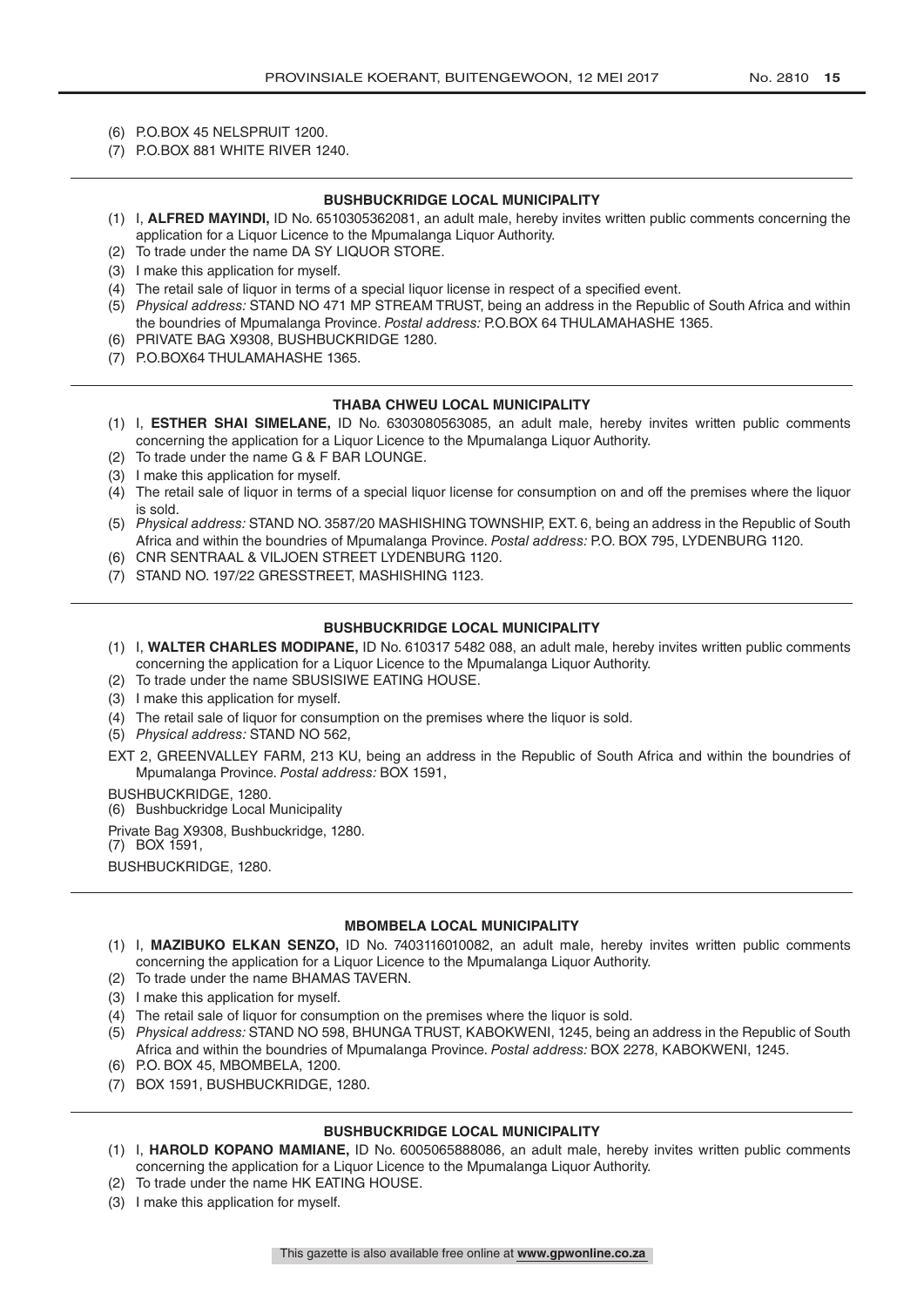- (4) The retail sale of liquor for consumption on the premises where the liquor is sold.
- (5) *Physical address:* STAND NO 19, ACORNHOEK, 1360, being an address in the Republic of South Africa and within the boundries of Mpumalanga Province. *Postal address:* BOX 1525, ACORNHOEK, 1360.
- (6) Bushbuckridge Local Municipality, Private Bag X9308, Bushbuckridge, 1280.
- (7) BOX 1591, BUSHBUCKRIDGE, 1280.

#### **BUSHBUCKRIDGE LOCAL MUNICIPALITY**

- (1) I, **LERU DOUGHLAS PHOKU,** ID No. 680104 5578 080, an adult male, hereby invites written public comments concerning the application for a Liquor Licence to the Mpumalanga Liquor Authority.
- (2) To trade under the name VIOLETBANK TAVERN.
- (3) I make this application for myself.
- (4) The retail sale of liquor for consumption on the premises where the liquor is sold.
- (5) *Physical address:* STAND NO 373
- , VIOLETBANK, being an address in the Republic of South Africa and within the boundries of Mpumalanga Province. *Postal address:* BOX 182

, BUSHBUCKRIDGE, 1280.

(6) Bushbuckridge Local Municipality

Private Bag X9308, Bushbuckridge, 1280.

(7) BOX 182,

BUSHBUCKRIDGE, 1280.

#### **MBOMBELA LOCAL MUNICIPALITY**

- (1) I, **BAFANA SIMON NKOSI,** ID No. 3207075291086, an adult male, hereby invites written public comments concerning the application for a Liquor Licence to the Mpumalanga Liquor Authority.
- (2) To trade under the name BLUE BUTTER BOTTLE STORE.
- (3) I make this application for myself.
- (4) The retail sale of liquor for consumption off the premises where the liquor is sold.
- (5) *Physical address:* STAND 7601,

KANYAMAZANE, 1214, being an address in the Republic of South Africa and within the boundries of Mpumalanga Province. *Postal address:* P O BOX 113,

KANYAMAZANE, 1214. (6) 1 NEL STREET , MBOMBELA 1200.

(7) 1 NEL STREET,

MBOMBELA, 1200.

## GERT SIBANDE

#### **MKHONDO LOCAL MUNICIPALITY**

- (1) I, **Mxolisi Vusi Mkhabela,** ID No. 8909226232084, an adult male, hereby invites written public comments concerning the application for a Liquor Licence to the Mpumalanga Liquor Authority.
- (2) To trade under the name Ziko's Place.
- (3) I make this application on behalf of the juristic person: Little Orbe Pty Ltd. (Reg No. 2016/502610/07).
- (4) The retail sale of liquor for consumption on the premises where the liquor is sold.
- (5) *Physical address:* 707 Princess Street, Amsterdam, 2375, being an address in the Republic of South Africa and within the boundries of Mpumalanga Province. *Postal address:* 707 Princess Street, Amsterdam, 2375.
- (6) Mkhondo Local Municipality

Cnr Market & De Wet Street, Mkhondo.

(7) P.O.Box 23, Piet Retief, 2380.

#### **LEKWA LOCAL MUNICIPALITY**

- (1) I, **Susanna Fredrika Jonker,** ID No. 6108300220089, an adult female, hereby invites written public comments concerning the application for a Liquor Licence to the Mpumalanga Liquor Authority.
- (2) To trade under the name Over the Moon Catering and Special Events.
- (3) I make this application for myself.
- (4) The retail sale of liquor in terms of a special liquor license in respect of a specified event.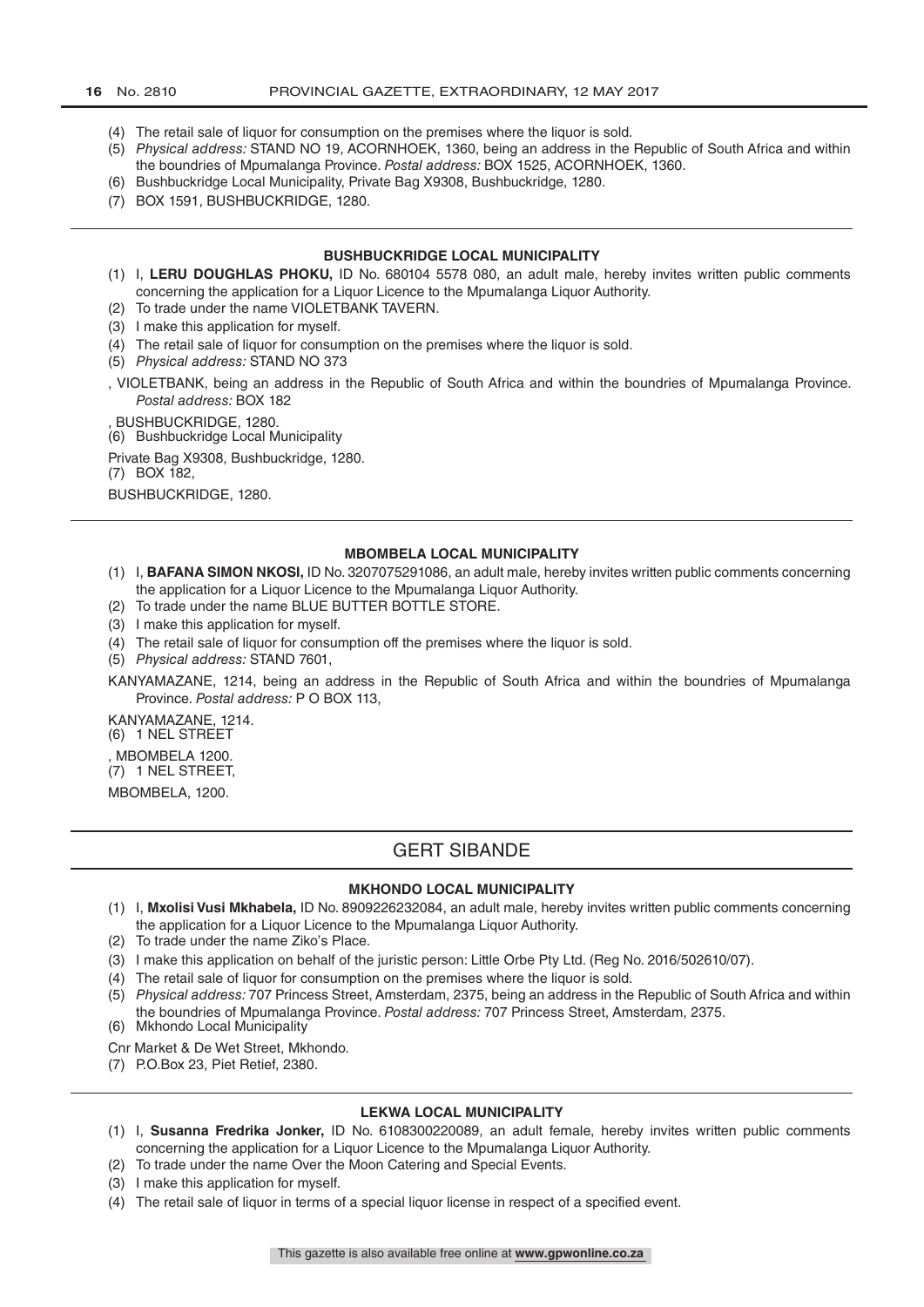- (5) *Physical address:* Show grounds Standerton, being an address in the Republic of South Africa and within the boundries of Mpumalanga Province. *Postal address:* Po box 66, Standerton 2430.
- (6) Mbonani Mayisela Standerton 2430.
- (7) Coligny street 65, Standerton 2430.

#### **GOVAN MBEKI LOCAL MUNICIPALITY**

- (1) I, **Gusty De Ponte,** ID No. 600906 5118 080, an adult male, hereby invites written public comments concerning the application for a Liquor Licence to the Mpumalanga Liquor Authority.
- (2) To trade under the name Roots Grill.
- (3) I make this application for myself.
- (4) The retail sale of liquor for consumption on the premises where the liquor is sold.
- (5) *Physical address:* Shop no. 64, Mall @ Emba, Corner Mbalenhle & Old Provincial Road, Embalenhle, 2285, being an address in the Republic of South Africa and within the boundries of Mpumalanga Province. *Postal address:* Shop no. 64, Mall @ Emba, Corner Mbalenhle & Old Provincial Road, Embalenhle, 2285.
- (6) Govan Mbeki Municipality, P/Bag X 1017, Secunda, 2302.
- (7) Shop no. 64, Mall @ Emba, Corner Mbalenhle & Old Provincial Road, Embalenhle, 2285.

#### **ALBERT LUTHULI LOCAL MUNICIPALITY**

- (1) I, **Ernest Bellarim Mahomane,** ID No. 8911096081088, an adult male, hereby invites written public comments concerning the application for a Liquor Licence to the Mpumalanga Liquor Authority.
- (2) To trade under the name Mahomane's Bottle Store.
- (3) I make this application for myself.
- (4) The retail sale of liquor for consumption off the premises where the liquor is sold.
- (5) *Physical address:* E191 Fernie B 2342, being an address in the Republic of South Africa and within the boundries of Mpumalanga Province. *Postal address:* P. O. Box 2009, Ermelo 2350.
- (6) P. O. Box 24, Carolina 1185.
- (7) P. O. Box 2009, Ermelo 2350.

#### **LEKWA LOCAL MUNICIPALITY**

- (1) I, **Pieter Imanuel Van Der Merwe,** ID No. 880425 5367 085, an adult male, hereby invites written public comments concerning the application for a Liquor Licence to the Mpumalanga Liquor Authority.
- (2) To trade under the name Giant Liquor Store.
- (3) I make this application for myself.
- (4) The retail sale of liquor for consumption off the premises where the liquor is sold.
- (5) *Physical address:* 5 Tempest Street, Kosmospark, Erf 274/2R, Standerton, Mpumalanga, 2430, being an address in the Republic of South Africa and within the boundries of Mpumalanga Province. *Postal address:* Suite MW 465, Private Bag X1838, Middelburg, Mpumalanga, 1050.
- (6) CNR Mbonani Mayisela and Dr Beyers Naude Street, Standerton, Mpumalanga, 2430; P.O. Box 66, Standerton, Mpumalanga, 2430.
- (7) 5 Tempest Street, Kosmospark, Standerton, Mpumalanga, 2430.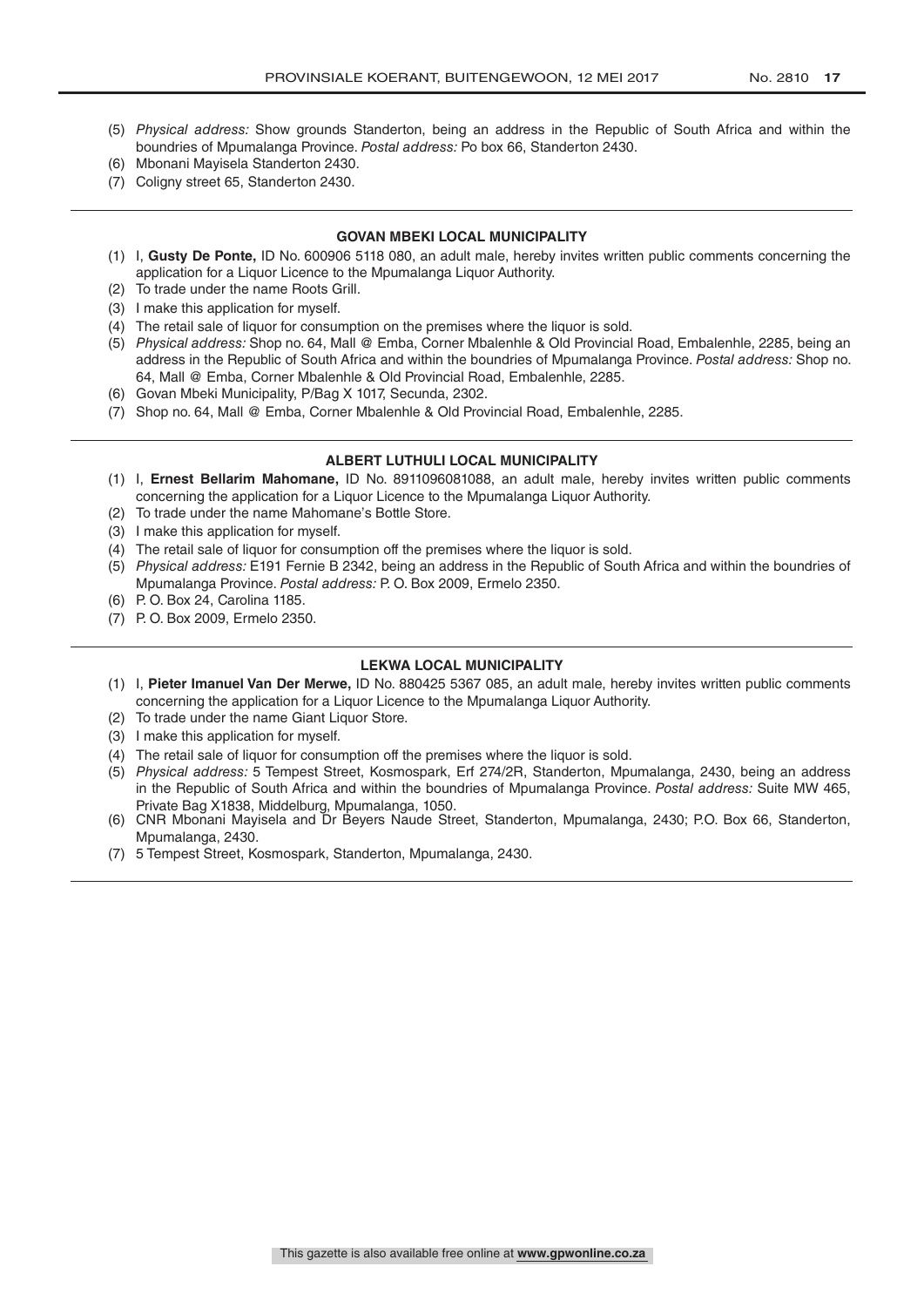#### **Form 10**

## General Notice

### **NOTICE 48 OF 2017**

#### **MPUMALANGA LIQUOR LICENSING ACT, 2006 (Act No. 5 of 2006)**

#### **Notice of applications for transfer of liquor licences in terms of section 43**

Notice is hereby given that the applicants specified in the Schedule hereto have given notice of their intention to lodge applications for the transfer of existing liquor licences to the Secretary, Regional Liquor Licensing Offices in respect of premises situated in the local committee area indicated in the Schedule.

Comments should be made in writing and be addressed to the municipality concerned and a copy to the applicant, to reach the said addresses within thirty (30) days of this publication.

Invitation for public comments in respect of a Liquor Licence in terms of section 43 of the Mpumalanga Liquor Licensing Act, 2006.

#### **SCHEDULE**

The undermentioned figures used in brackets in the Schedule, have the following meanings:

- (1) = Full name of applicant, ID Number of Applicant.
- (2) = Existing liquor licence number to be transfered.
- $(3)$  = Intended trading name.
- (4) = Notice given on behalf of: self *or* other juristic person/s.
- $(5)$  = Type of licence applied for.
- $(6)$  = Full address and location of the premises
- $(7)$  = Municipality address where comments must be submitted
- (8) = Applicant address where comments must be submitted

## EHLANZENI

#### **MBOMBELA LOCAL MUNICIPALITY**

- (1) I, **UWE GROSSE-HEITMEYER,** ID No. 6505085100081, an adult male, hereby invites written public comments concerning the application for transfer of an existing Liquor Licence to the Mpumalanga Liquor Authority.
- (2) Liquor Licence Number MPU/023306.
- (3) Trading under the name WESTEND LIQUOR STORE.
- (4) I make this application on behalf of the juristic person: WESTEND TOPS CC. (Reg No. 2007/116175/23).
- (5) The retail sale of liquor for consumption off the premises where the liquor is sold.
- (6) *Physical address:* SHOP 6, WESTEND SHOPPING CENTRE, CORNER OF DR ENOS MABUZA AND MADIBA DRIVE, MBOMBELA, MPUMALANGA PROVINCE, being an address in the Republic of South Africa and within the boundries of Mpumalanga Province. *Postal address:* PO BOX 14964, BELLADONNA, NELSPRUIT , 1201.
- (7) 1 NEL STREET, SONHEUWEL CENTRAL, NELSPRUIT.
- (8) SEYMORE DU TOIT & BASSON INC. 12 MURRAY STREET NELSPRUIT. REF: MIX1/0002

## GERT SIBANDE

#### **MSUKALIGWA LOCAL MUNICIPALITY**

- (1) I, **Nicolaas Hendrik Naude,** ID No. 780823 5095 081, an adult male, hereby invites written public comments concerning the application for transfer of an existing Liquor Licence to the Mpumalanga Liquor Authority.
- (2) Liquor Licence Number MPU/025056.
- (3) Trading under the name Rock O'Reillys Music and Sports Bar.
- (4) I make this application for myself.
- (5) The retail sale of liquor for consumption on the premises where the liquor is sold.
- (6) *Physical address:* Portion 3 of Stand No. 600/13 Kerk Street, Ermelo 2350, being an address in the Republic of South Africa and within the boundries of Mpumalanga Province. *Postal address:* P. O. Box 2009, Ermelo 2350.
- (7) P. O. Box 48, Ermelo, 2350.

.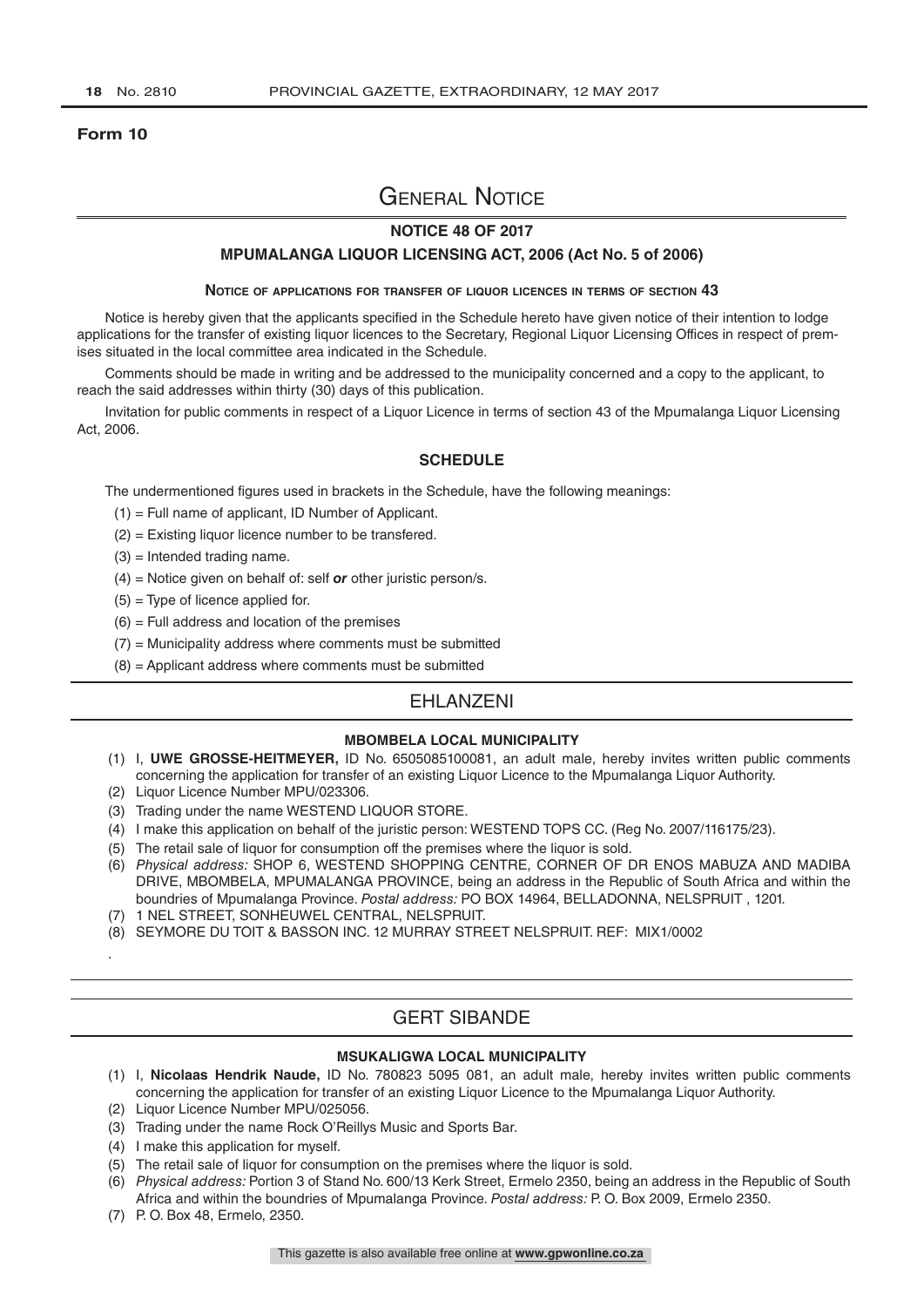(8) P. O. Box 2009, Ermelo, 2350.

#### **MSUKALIGWA LOCAL MUNICIPALITY**

- (1) I, **Xuewu Chen,** ID No. 780913 6146 187, an adult male, hereby invites written public comments concerning the application for transfer of an existing Liquor Licence to the Mpumalanga Liquor Authority.
- (2) Liquor Licence Number MPU/ 024155.
- (3) Trading under the name Back of The Moon.
- (4) I make this application for myself.
- (5) The retail sale of liquor for consumption on the premises where the liquor is sold.
- (6) *Physical address:* 42 Breytenbach Street, ERF 281, Breyten, Mpumalanga, 2330, being an address in the Republic of South Africa and within the boundries of Mpumalanga Province. *Postal address:* Suite MW465, Private Bag X1838, Middelburg, Mpumalanga, 1050.
- (7) CNR Kerk & Taute Street, Ermelo, Mpumalanga, 2350; P.O. Box 48, Ermelo, Mpumalanga, 2350.
- (8) 42 Breytenbach Street, ERF 281, Breyten, Mpumalanga, 2330.

## NKANGALA

#### **EMALAHLENI LOCAL MUNICIPALITY**

- (1) I, **Suren Naidoo,** ID No. 720924 5239 082, an adult male, hereby invites written public comments concerning the application for transfer of an existing Liquor Licence to the Mpumalanga Liquor Authority.
- (2) Liquor Licence Number MPU/ 021490.
- (3) Trading under the name Old Road Bottle Store.
- (4) I make this application for myself.
- (5) The retail sale of liquor for consumption off the premises where the liquor is sold.
- (6) *Physical address:* 3 Jouberst Street, Shop No. 3 Safari Building, Witbank, Mpumalanga, 1035, being an address in the Republic of South Africa and within the boundries of Mpumalanga Province. *Postal address:* Suite MW 465, Private Bag X1838, Middelburg, Mpumalanga, 1050.
- (7) CNR Mandela & Arras Street, Civic Centre, Witbank, Mpumalanga, 1035; P.O. Box 3, Witbank, Mpumalanga, 1036.
- (8) 3 Jouberst Street, Witbank, Mpumalanga, 1035.

#### **EMALAHLENI LOCAL MUNICIPALITY**

- (1) I, **Yasmine Chebbah,** ID No. 801019 0834 185, an adult female, hereby invites written public comments concerning the application for transfer of an existing Liquor Licence to the Mpumalanga Liquor Authority.
- (2) Liquor Licence Number DTI/ 011890.
- (3) Trading under the name The Bottle Shop Liquor Store.
- (4) I make this application on behalf of the juristic person: Miskof Investments (Pty) Ltd. (Reg No. 2017/188801/07).
- (5) The retail sale of liquor for consumption off the premises where the liquor is sold.
- (6) *Physical address:* CNR Eadie & Rodger Street, ERF Number 3894, Witbank, Mpumalanga, 1035, being an address in the Republic of South Africa and within the boundries of Mpumalanga Province. *Postal address:* Suite MW 465, Private Bag X1838, Middelburg, Mpumalanga, 1050.
- (7) CNR Mandela & Arras Street, Civic Centre, Witbank, Mpumalanga, 1035; P.O. Box 3, Witbank, Mpumalanga, 1036.
- (8) CNR Eadie & Rodger Street, Witbank, Mpumalanga, 1035.

#### **STEVE TSHWETE LOCAL MUNICIPALITY**

- (1) I, **Christopher Silver,** ID No. 670623 5096 084, an adult male, hereby invites written public comments concerning the application for transfer of an existing Liquor Licence to the Mpumalanga Liquor Authority.
- (2) Liquor Licence Number MPU/ 026000.
- (3) Trading under the name Dros Restaurant.
- (4) I make this application on behalf of the juristic person: CJM Silver (Pty) Ltd. (Reg No. 2017/124700/07).
- (5) The retail sale of liquor for consumption on the premises where the liquor is sold.
- (6) *Physical address:* 292 Walter Sisulu Street, Erf Number 287, CBD, Middelburg, Mpumalanga, 1050, being an address in the Republic of South Africa and within the boundries of Mpumalanga Province. *Postal address:* Suite MW465, Private Bag X1838, Middelburg, Mpumalanga, 1050.
- (7) CNR Walter Sisuslu & Wanderers Avenue, Middelburg, Mpumalanga, 1050; P.O. Box 14, Middelburg, Mpumalanga, 1050.
- (8) 292 Walter Sisulu Street, CBD, Middelburg, Mpumalanga, 1050.